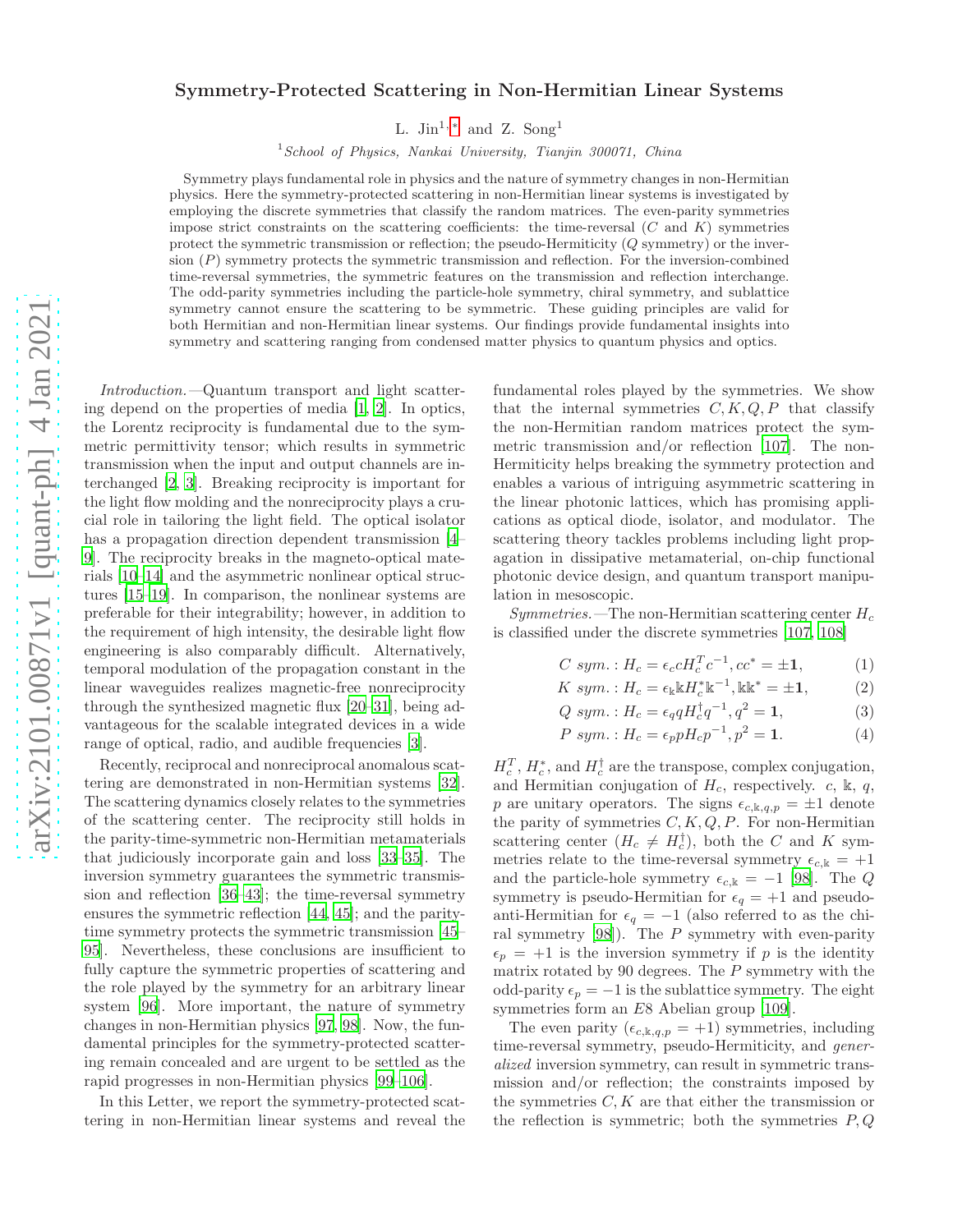

<span id="page-1-0"></span>FIG. 1. Schematic of a multi-port discrete scattering system. The orange area indicates an N-site scattering center  $H_c$ . The connection coupling between the lead  $j$  and the scattering center site j is denoted as  $g_j$  ( $j \in [1, N]$ ). (a) Forward incidence in the lead-m. (b) Backward incidence in the lead-n.

can induce symmetric transmission and reflection. The symmetry-protected transmission or reflection was observed in many experiments [\[37](#page-5-8), [54,](#page-5-9) [55,](#page-5-10) [64](#page-5-11), [71,](#page-5-12) [110](#page-6-9)[–112\]](#page-6-10). In contrast, the odd-parity ( $\epsilon_{c,k,q,p} = -1$ ) symmetries, including particle-hole symmetry, chiral symmetry, and sublattice symmetry, do not ensure the transmission or reflection to be symmetric because they cannot impose any symmetric constraint on the scattering coefficients.

Scattering formalism.—We consider a general multiport linear scattering center to elucidate the symmetry protection. In Fig. [1,](#page-1-0) the scattering center is a timeindependent N-site network (shaded in orange). The schematic models physical systems including the coupled resonators [\[8,](#page-4-11) [63](#page-5-13), [113,](#page-6-11) [114](#page-6-12)], coupled waveguides [\[37,](#page-5-8) [51](#page-5-14), [55,](#page-5-10) [71](#page-5-12), [115](#page-6-13)], and optical lattices [\[62,](#page-5-15) [110,](#page-6-9) [116,](#page-6-14) [117\]](#page-6-15). The solid circles stand for the resonators, the waveguides, and the sites of the optical lattice. The solid lines represent the couplings. The leads are uniform lattice chains with the coupling strength J. For identical lead couplings, the scattering features are fully determined by the properties of the scattering center. The j-th lead is connected to the scattering center site j at the coupling strength  $q_i$ . The arrows illustrate the scattering for the individual incidence in the  $m$ -th and  $n$ -th leads, respectively. The outgoing waves in red (green) are the reflections (transmissions). For more than one inputs, the scattering wavefunction is a *superposition* of wavefunctions of separately injecting each individual input; thus, the scattering properties are fully captured by the scattering of the individual input.

In the coupled mode theory [\[118](#page-6-16)[–120\]](#page-6-17), the equation of motion for the monochromatic light field amplitude  $\phi_{l,j}^{k}(s) = \psi_{l,j}^{k}(s) e^{-i\omega t}$  in the j-th lead is

$$
i\dot{\phi}_{l,j}^{k}(s) = \omega_0 \phi_{l,j}^{k}(s) + J\phi_{l,j}^{k}(s-1) + J\phi_{l,j}^{k}(s+1), \quad (5)
$$

for the site  $|s| \geq 1$  [\[63,](#page-5-13) [121](#page-6-18)]. The dispersion relation supported by the leads is  $\omega = \omega_0 + 2J \cos k$  for the incident momentum  $k$  [\[8](#page-4-11), [81](#page-5-16)], obtained from the steady-state solution of the light field amplitudes [\[122](#page-6-19), [123\]](#page-6-20). The resonant incidence has frequency  $\omega_0$ . The equations of motion for the light field in the scattering center are

<span id="page-1-3"></span>
$$
i\begin{pmatrix} \dot{\phi}_{c,1}^k \\ \vdots \\ \dot{\phi}_{c,N}^k \end{pmatrix} = (\omega_0 \mathbf{1} + H_c) \begin{pmatrix} \phi_{c,1}^k \\ \vdots \\ \phi_{c,N}^k \end{pmatrix} + \begin{pmatrix} g_1 \phi_{l,1}^k(1) \\ \vdots \\ g_N \phi_{l,N}^k(1) \end{pmatrix},
$$
\n(6)

where the  $N \times N$  matrix  $H_c$  characterizes the scattering center and 1 is the  $N \times N$  identity matrix.  $\phi_{c,j}^k$  is the light field amplitude of the scattering center site j.  $\phi_{l,j}^k(1)$  is the light field amplitude of the connection site on the lead j.  $g_i$  is chosen J or 0 without loss of generality to indicate the presence or absence of the lead j. For other  $q_i$ , the connection sites are counted as part of the scattering center and the connection couplings remain  $J$ . Setting  $\overline{\phi}_{c,j}^k = \psi_{c,j}^k e^{-i\omega t}$ , we have  $d\psi_{c,j}^k/dt = 0$  at the steady-state; and the equations of motion reduce to

<span id="page-1-1"></span>
$$
\omega\left(\begin{array}{c}\n\psi_{c,1}^k \\
\vdots \\
\psi_{c,N}^k\n\end{array}\right) = (\omega_0 \mathbf{1} + H_c) \left(\begin{array}{c}\n\psi_{c,1}^k \\
\vdots \\
\psi_{c,N}^k\n\end{array}\right) + \left(\begin{array}{c}\ng_1 \psi_{l,1}^k(1) \\
\vdots \\
g_N \psi_{l,N}^k(1)\n\end{array}\right).
$$
\n(7)

In the multi-port scattering center, we consider the scattering properties of input and output in the leads  $m$  and  $n$ . The steady-state equations of motion for the multi-port scattering system are equivalent to that for a two-port scattering system with leads  $m$ and n. Each of the other lead  $j$   $(j \neq m, n)$  effectively reduces into an additional on-site self-energy term of the scattering center site  $j$  in the equivalent scattering center  $H'_c$  [\[123\]](#page-6-20). Notably, the wavefunction in the additional lead  $j$  ( $j \neq m, n$ ) is outgoing wave  $\psi_{l,j}^k(s) = t_j e^{iks}$ , and the wavefunction continuity yields  $\psi_{l,j}^k(0) = \psi_{c,j}^k$ . Thus, we have the relation  $g_j \psi_{l,j}^k(1) = g_j^2 J^{-1} e^{ik} \psi_{l,j}^k(0) = g_j^2 J^{-1} e^{ik} \psi_{c,j}^k;$  consequently, the second term  $g_j \psi_{l,j}^k(1)$  in Eq. [\(7\)](#page-1-1) results in an extra self-energy  $g_j^2 J^{-1} e^{ik}$  for the scattering center site  $j$  in the equations of motion [\[124\]](#page-6-21), and the multi-port scattering center is effectively characterized by the two-port scattering center  $H'_{c} = H_{c} +$  $J^{-1}e^{ik}$ diag $(\cdots,g_{m-1}^2,0,g_{m+1}^2,\cdots,g_{n-1}^2,0,g_{n+1}^2,\cdots)$ with additional on-site complex self-energies except

for the scattering center sites  $m$  and  $n$ . Therefore, the scattering properties of the multi-port scattering center  $H_c$  are completely determined from analyzing the two-port scattering center  $H'_{c}$ , and we focus on investigating the scattering properties of the two-port scattering center.

We take  $g_m = g_n = J$  and  $g_j = 0$   $(j \neq m, n)$ . From Eq. [\(7\)](#page-1-1), the wavefunctions for the scattering center sites  $m$  and  $n$  satisfy

 $\iota$ 

<span id="page-1-2"></span>
$$
\psi_{c,m}^k = -\Delta_{mm}^{-1} J \psi_{l,m}^k(-1) - \Delta_{mn}^{-1} J \psi_{l,n}^k(1), \qquad (8)
$$

$$
\psi_{c,n}^k = -\Delta_{nm}^{-1} J \psi_{l,m}^k(-1) - \Delta_{nn}^{-1} J \psi_{l,n}^k(1), \tag{9}
$$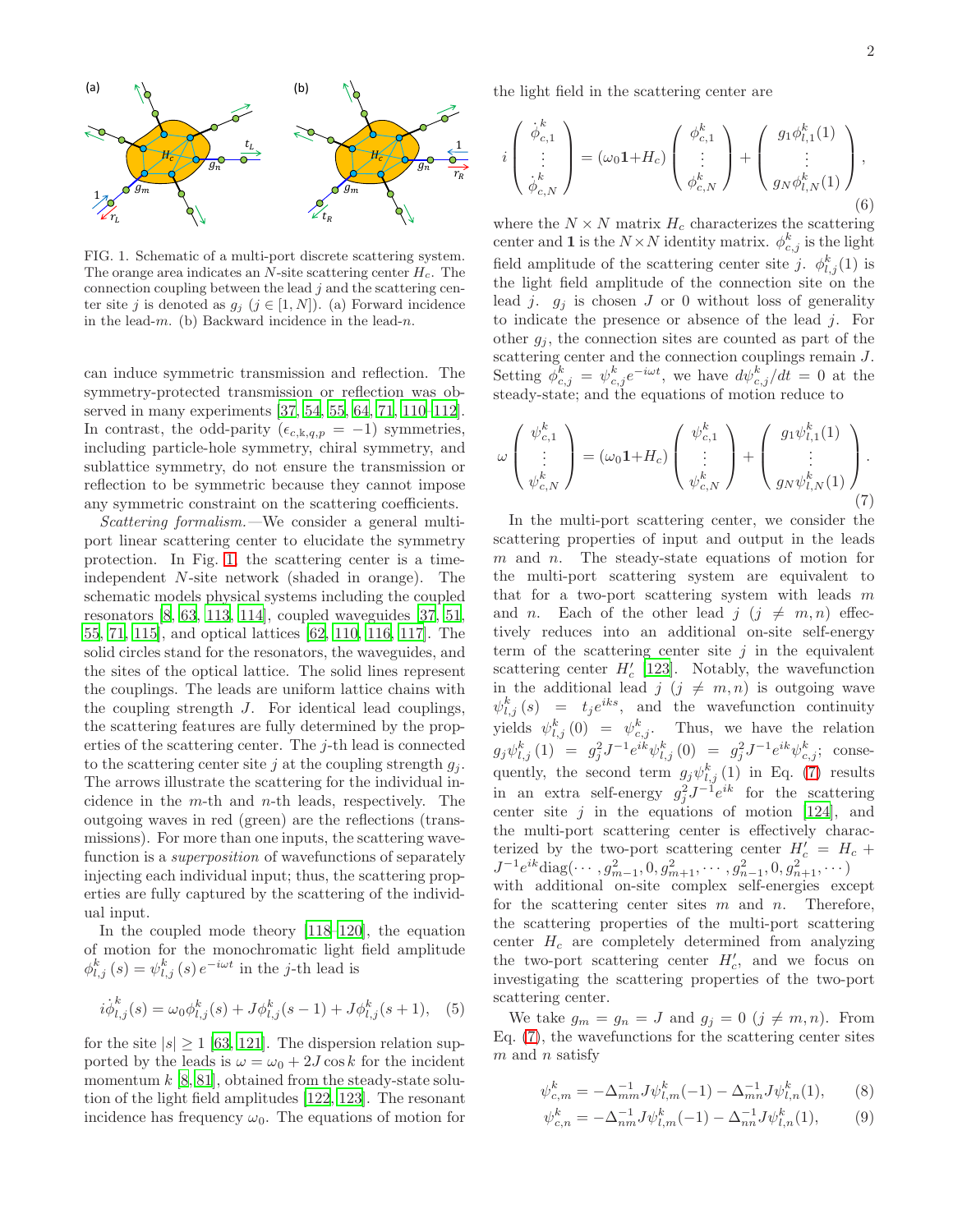where  $\Delta_{mn}^{-1}$  is the element of the m-th row and n-th column of the inverse matrix of  $\Delta = H_c - (2J \cos k) \mathbf{1}$  [\[125\]](#page-6-22). For the multi-port case, just replace  $H_c$  with  $H'_c$  in  $\Delta$ .

We index  $-1$  to  $-\infty$  for sites of the left lead (lead m) and index 1 to  $+\infty$  for sites of the right lead (lead n). The stationary states are the superpositions of incoming and outgoing waves [\[59\]](#page-5-17). The wavefunctions for the forward incidence  $\psi_L^k(s)$  and backward incidence  $\psi_R^k(s)$  are two linearly independent solutions

<span id="page-2-0"></span>
$$
\psi_L^k(s) = e^{iks} + r_L e^{-iks}, (s < 0); t_L e^{iks}, (s > 0), (10)
$$
  

$$
\psi_R^k(s) = t_R e^{-iks}, (s < 0); e^{-iks} + r_R e^{iks}, (s > 0).
$$
 (11)

The wavefunction continuity  $\psi_{c,m}^k = \psi_{l,m}^k(0), \psi_{c,n}^k =$  $\psi_{l,n}^k(0)$  yields  $\psi_{c,m}^k = 1 + r_L$ ,  $\psi_{c,n}^k = t_L$  for the forward in-cidence; from Eq. [\(10\)](#page-2-0), we have  $\psi_{l,m}^k(-1) = e^{-ik} + r_L e^{ik}$ ,  $\psi_{l,n}^k(1) = t_L e^{ik}$ . Substituting these wavefunctions into Eqs. [\(8\)](#page-1-2) and [\(9\)](#page-1-2), we obtain  $t_L$  and  $r_L$ . For the backward incidence, we have  $\psi_{c,m}^k = t_R$ ,  $\psi_{c,n}^k = 1 + r_R$ ; from Eq. [\(11\)](#page-2-0), we have  $\psi_{l,m}^k(-1) = t_R e^{ik}, \psi_{l,n}^k(1) = e^{-ik} + r_R e^{ik}$ . Substituting these wavefunctions into Eqs. [\(8\)](#page-1-2) and [\(9\)](#page-1-2), we obtain  $t_R$  and  $r_R$ . The scattering coefficients are

<span id="page-2-3"></span>
$$
t_L = \frac{\Delta_{nm}^{-1} J^{-1} (e^{ik} - e^{-ik})}{(J^{-1} + \Delta_{nm}^{-1} e^{ik}) (J^{-1} + \Delta_{nn}^{-1} e^{ik}) - \Delta_{nm}^{-1} \Delta_{nm}^{-1} e^{2ik}},
$$
  
\n
$$
r_L = \frac{\Delta_{mn}^{-1} \Delta_{nm}^{-1} - (J^{-1} e^{ik} + \Delta_{nm}^{-1}) (J^{-1} e^{-ik} + \Delta_{nn}^{-1})}{(J^{-1} + \Delta_{nm}^{-1} e^{ik}) (J^{-1} + \Delta_{nn}^{-1} e^{ik}) - \Delta_{nm}^{-1} \Delta_{nm}^{-1} e^{2ik}},
$$
  
\n
$$
t_R = \frac{\Delta_{mn}^{-1} J^{-1} (e^{ik} - e^{-ik})}{(J^{-1} + \Delta_{nm}^{-1} e^{ik}) (J^{-1} + \Delta_{nn}^{-1} e^{ik}) - \Delta_{nm}^{-1} \Delta_{nm}^{-1} e^{2ik}},
$$
  
\n
$$
r_R = \frac{\Delta_{mn}^{-1} \Delta_{nm}^{-1} - (J^{-1} e^{ik} + \Delta_{nn}^{-1}) (J^{-1} e^{-ik} + \Delta_{nm}^{-1})}{(J^{-1} + \Delta_{nm}^{-1} e^{ik}) (J^{-1} + \Delta_{nn}^{-1} e^{ik}) - \Delta_{nm}^{-1} \Delta_{nm}^{-1} e^{2ik}}.
$$
  
\n(12)

The symmetric transmission is

<span id="page-2-2"></span>
$$
t_L = t_R \text{ for } \Delta_{mn}^{-1} = \Delta_{nm}^{-1}; |t_L| = |t_R| \text{ for } |\Delta_{mn}^{-1}| = |\Delta_{nm}^{-1}|.
$$
\n(13)

The symmetric reflection is

<span id="page-2-1"></span>
$$
r_L = r_R \text{ for } \Delta_{mm}^{-1} = \Delta_{nn}^{-1};
$$
  
\n
$$
|r_L| = |r_R| \text{ for real } \Delta_{mm}^{-1}, \Delta_{nn}^{-1}, \Delta_{mn}^{-1} \Delta_{nm}^{-1}.
$$
 (14)

The scattering properties of each pair of input-output leads are straightforwardly obtained in this manner. The symmetries of the scattering center  $H_c$ , imposing restrict constraints on the scattering coefficients, are essential to understand the symmetric scattering dynamics.

Symmetry protection.—The symmetry-protected scattering properties are closely related to the spatial structure of the scattering center and rely on two ways of mapping

$$
\mathbf{1}: U_{\mathbf{1}} |m(n)\rangle_c \to |m(n)\rangle_c; \mathcal{I}: U_{\mathcal{I}} |m(n)\rangle_c \to |n(m)\rangle_c, \tag{15}
$$

where  $U_{1,\mathcal{I}} = c, \mathbb{k}, q, p; |m\rangle_c$  and  $|n\rangle_c$  denote the two connection sites of the scattering center that are connected with the leads  $m$  and  $n$ , respectively. The mapping manners reclassify eight even-parity symmetries

$$
C_1, C_{\mathcal{I}}; K_1, K_{\mathcal{I}}; Q_1, Q_{\mathcal{I}}; P_1, P_{\mathcal{I}}.
$$
 (16)

TABLE I. Symmetry-protected constraint on the transmission and reflection for each individual symmetry.

| Symmetry $C_1, K_{\mathcal{I}}$ $C_{\mathcal{I}}, K_1$ $Q_1, P_{\mathcal{I}}   Q_{\mathcal{I}}, P_1 $ |  |  |
|-------------------------------------------------------------------------------------------------------|--|--|
| Constraint $ t_L  =  t_R    r_L  =  r_R  $ Both   None                                                |  |  |

The subscripts indicate the mapping manners. The  $P_1$ symmetry is trivial. The  $P<sub>\mathcal{I}</sub>$  symmetry is a generalized inversion symmetry and leads to symmetric transmission and reflection [\[36](#page-5-4)[–43](#page-5-5)]. If the scattering center only has the  $C_1$  or  $K_{\mathcal{I}}$  symmetry, the transmission is symmetric; but the reflection is asymmetric due to the lack of symmetry protection unless Eq. [\(14\)](#page-2-1) is satisfied. Similarly, if the scattering center only has the  $C_{\mathcal{I}}$  or  $K_1$  symmetry, the reflection is symmetric, but the transmission is asymmetric unless Eq. [\(13\)](#page-2-2) is satisfied. Table [II](#page-10-0) lists the constraints for the corresponding symmetries (Supplemental Material A). For the scattering center without the  $C_1, K_{\mathcal{I}}, C_{\mathcal{I}}, K_1, P_{\mathcal{I}}, Q_1$  symmetries, both the transmission and reflection are asymmetric unless Eq. [\(13\)](#page-2-2) or [\(14\)](#page-2-1) is satisfied. The symmetry protection still valid even though the scattering coefficients diverge at the spectral singularity in the anomalous scattering [\[32,](#page-5-1) [126](#page-6-23)], where lasing occurs as the time-reversal process of perfect ab-sorbing [\[8](#page-4-11), [63\]](#page-5-13).  $H_c = H_c^T$  belongs to the  $C_1$  symmetry and characterizes the Lorentz reciprocity in optics [\[2,](#page-4-2) [3,](#page-4-3) [33](#page-5-2), [127](#page-6-24)]. The scattering center  $H_c = [1, e^{-i\phi}; e^{i\phi}, i]$ has the  $C_1$  symmetry, where the unitary operator is  $c = \text{diag}(1, e^{2i\phi})$  and the mapping between the connection sites is  $c[[m\rangle, |n\rangle]^T = [[m\rangle, e^{2i\phi} |n\rangle]^T$ ; consequently,  $t_L = e^{2i\phi} t_R$ . The  $C_{\mathcal{I}}$  symmetry is the combined  $P_{\mathcal{I}} C_1$ symmetry and leads to the symmetric reflection  $r_L = r_R$ [\[128,](#page-6-25) [129\]](#page-6-26). The  $K$  symmetry has the complex conjugation operation and relates to the time-reversal symme-try [\[98\]](#page-6-3). The  $K_1$  symmetry results in the symmetric reflection  $|r_L| = |r_R|$  [\[44,](#page-5-6) [45\]](#page-5-7). The  $K_{\mathcal{I}}$  symmetry is the combined  $P_{\mathcal{I}}K_1$  symmetry and results in the symmetric transmission  $|t_L| = |t_R|$ ; the parity-time symmetry belongs to the  $K_{\mathcal{I}}$  symmetry [\[45](#page-5-7)[–95\]](#page-6-0). The  $Q_1$  symmetry is a combined  $C_1K_1$  or  $C_{{\mathcal{I}}}K_{{\mathcal{I}}}$  symmetry. For example,  $H_c = [0, i-1; i+1, 1]$  has the  $Q_1$  symmetry with  $q = \sigma_z$ ; the Hermitian scattering centers possess the  $Q_1$  symmetry with  $q$  being the identity matrix. The transmission and reflection are both symmetric under the  $Q_1$  symme-try protection [\[130\]](#page-6-27). In contrast, the combined  $C_1K_{\mathcal{I}}$  or  $C_{\mathcal{I}}K_1$  symmetry: the  $Q_{\mathcal{I}}$  symmetry, imposes no symmetric constraint on the scattering coefficients. For example, both the transmission and reflection are asymmetric for the  $Q_{\mathcal{I}}$  symmetric non-Hermitian scattering center  $H_c = [i\gamma, Je^{-\varphi}; Je^{\varphi}, -i\gamma]$ , the corresponding unitary operator is  $q = \sigma_x$ ; the cooperation between asymmetric coupling [\[131](#page-6-28)[–134\]](#page-6-29), gain, and loss destroys the symmetric transmission and reflection.

Breaking reciprocity.—Under the guidance of symmetry protection, we exemplify asymmetric light scatter-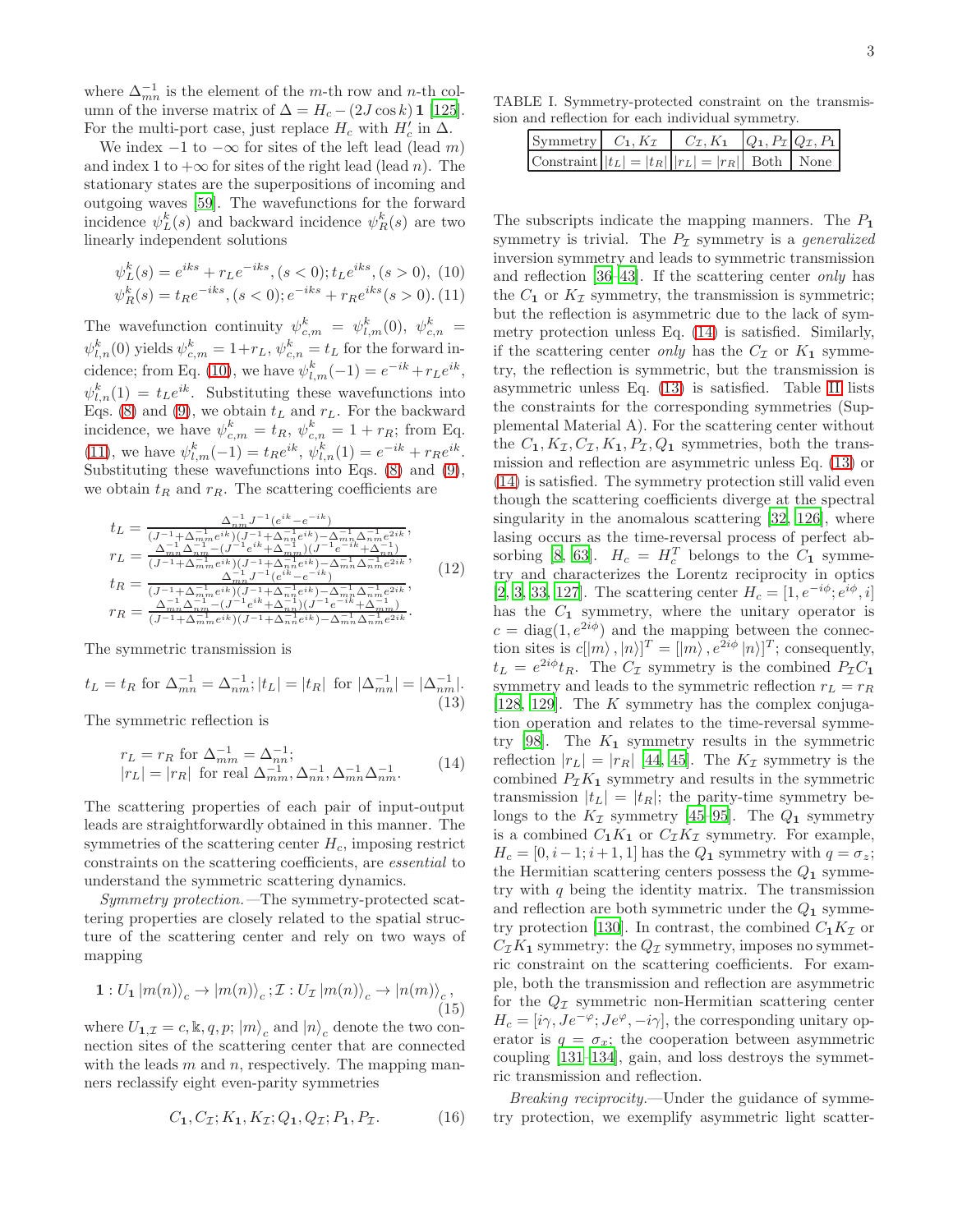

<span id="page-3-0"></span>FIG. 2. (a) Schematic of the three-coupled-resonator scattering center. (b)  $|t_R|/|t_L|$  for both  $\{i\gamma, -i\gamma, 0\}$  and  $\{0, -i\gamma, 0\}$ .  $|t_R|/|t_L|$  diverges at  $\phi = -\pi/2$ ,  $\gamma/J = 1$  and is cut to 5. (c)  $|r_R|/|r_L|$  for  $\{i\gamma, -i\gamma, 0\}$ . (b, c) are for  $g_1 = g_3 = J$  and  $g_2 = 0$  (Supplemental Material B). The incidence has resonant frequency  $\omega_0$ .

ing in a three-coupled-resonator scattering center. In Fig.  $2(a)$ , the primary resonators (round-shape) are effectively coupled through the link resonators (stadiumshape). The Peierls phase factor  $e^{\pm i\phi}$  presents in one of the couplings between the central three resonators [\[135](#page-6-30)– [137](#page-6-31)], where photons tunneling in the forward and backward directions experience different path lengths as indicated by the orange and red arrows in the link resonator [\[138,](#page-6-32) [139\]](#page-6-33). In the equations of motion  $[Eq. (6)]$  $[Eq. (6)]$  $[Eq. (6)]$ , the scattering center is

$$
H_c = \begin{pmatrix} V_1 & J & J \\ J & V_2 & Je^{-i\phi} \\ J & Je^{i\phi} & V_3 \end{pmatrix},
$$
 (17)

where  $\omega_0 + \text{Re}(V_j)$  and Im(V<sub>j</sub>) are the resonant frequency and gain/loss for the resonator  $j = 1, 2, 3$ , respectively.

We take  $g_1 = g_3 = J$ ,  $g_2 = 0$  and discuss the symmetry protection. Without the gain and loss, the  $Q_1$  symmetry ensures the symmetric transmission and reflection. Without the nonreciprocal coupling, the  $C_1$  symmetry ensures the symmetric transmission. The interplay between the gain/loss and nonreciprocal coupling generates the asymmetric transmission.  $H_c$  with complex  $V_1 = V_3^*$  and real  $V_2 \neq 0$  only has the  $K_{\mathcal{I}}$  symmetry,

$$
\mathbb{E}H_c^*\mathbb{E}^{-1} = \begin{pmatrix} V_3^* & J & J \\ J & V_2^* & Je^{-i\phi} \\ J & Je^{i\phi} & V_1^* \end{pmatrix}, \mathbb{E} = \begin{pmatrix} 0 & 0 & 1 \\ 0 & e^{-i\phi} & 0 \\ 1 & 0 & 0 \end{pmatrix}.
$$
\n(18)

Thus, the transmission is symmetric, but the reflection is asymmetric [\[63\]](#page-5-13).  $H_c$  with  $V_1 = V_3$  and  $V_2 \neq V_2^*$  only has the  $C_{\mathcal{I}}$  symmetry [\[140](#page-6-34)],

$$
cH_c^T c^{-1} = \begin{pmatrix} V_3 & J & J \\ J & V_2 & Je^{-i\phi} \\ J & Je^{i\phi} & V_1 \end{pmatrix}, c = \begin{pmatrix} 0 & 0 & 1 \\ 0 & e^{-i\phi} & 0 \\ 1 & 0 & 0 \end{pmatrix}.
$$
\n(19)

A single loss center  $\{V_1, V_2, V_3\} = \{0, -i\gamma, 0\}$  has asymmetric transmission, but symmetric reflection; an ideal optical isolator with S-matrix  $S = [r_L, t_R; t_L, r_R] =$ 



<span id="page-3-1"></span>FIG. 3. Asymmetric scattering dynamics for Figs. [2\(](#page-3-0)b, c) at  $\gamma = J$ . (a) Forward and (b) backward incidences for  $\phi =$  $-\pi/2$ . The counterclockwise (CCW) mode and the clockwise (CW) mode of the resonator experience opposite magnetic fluxes. (c) Forward and (d) backward incidences for  $\phi = \pi/2$ .

 $(-i\sigma_x \pm \sigma_y)/2$  is generated at  $J = \gamma$  and  $\phi = \mp \pi/2$  for resonant incidence  $k = -\pi/2$  as indicated in Fig. [2\(](#page-3-0)b). In contrast,  $|V_1| \neq |V_3|$  breaks all the symmetries of  $H_c$ and both the transmission and reflection are asymmetric.

The striking asymmetric scattering for  $\{V_1, V_2, V_3\}$  =  $\{i\gamma, -i\gamma, 0\}$  in Figs. [2\(](#page-3-0)b) and 2(c) indicates a chiral perfect absorption [\[92\]](#page-6-35) that unidirectional incidence is completely absorbed for the clockwise mode [\[73,](#page-5-18) [140,](#page-6-34) [141\]](#page-6-36). A unidirectional transmissionless  $t_L = 0, r_L = 1; t_R = -2i$ ,  $r_R = 0$  occurs at  $\gamma = J$ ,  $\phi = -\pi/2$  [Figs. [3\(](#page-3-1)a) and 3(b)] and a unidirectional absorption  $t_L = -2i$ ,  $r_L = 1$ ;  $t_R = 0$ ,  $r_R = 0$  occurs at  $\gamma = J$ ,  $\phi = \pi/2$  [Figs. [3\(](#page-3-1)c) and [3\(](#page-3-1)d)] for resonant incidence  $k = -\pi/2$ .

For the three-port scattering, the transmission in the lead 3 (2) for incidence in the lead 1 is straightforwardly obtained from Eq. [\(12\)](#page-2-3) by taking  $m = 1$ ,  $n = 3(2)$  and replacing  $V_{2(3)}$  with  $V'_{2(3)} = V_{2(3)} + Je^{ik}$  in  $H_c$  [\[124\]](#page-6-21). At  ${V_1, V_2, V_3} = {0, 0, 0}$ , the input resonantly outgoes from one of the adjacent leads as indicated by the blue arrows at  $\phi = \pi/2$  and inversely at  $\phi = -\pi/2$  for the resonant incidence, and functions as a circulator [\[111](#page-6-37), [112,](#page-6-10) [121\]](#page-6-18) with symmetric zero reflection protected by the  $C_{\mathcal{I}}$  symmetry because  $V_2' \neq (V_2')^*$ .

Without the gain and loss, the non-Hermitian dissipative coupling [\[113](#page-6-11)[–115,](#page-6-13) [142](#page-6-38)[–145\]](#page-6-39) associated with nonreciprocal coupling can also break the symmetry protection and generate asymmetric transmission and reflection in the three-coupled-resonator scattering center

$$
H_c = \begin{pmatrix} 0 & -i\kappa & J \\ -i\kappa & 0 & Je^{-i\phi} \\ J & Je^{i\phi} & 0 \end{pmatrix}.
$$
 (20)

More details are provided in Supplemental Material C.

Discussion.—For the two-port linear scattering center, the effective complex self-energy is absent. Thus, the non-Hermiticity is required to realize asymmetric transmission because Hermitian systems are  $Q_1$  symmetry protected. The  $C_1, K_{\mathcal{I}}, P_{\mathcal{I}}, Q_1$  symmetries should be absent to break symmetric transmission. In addition to the non-Hermiticity required to break the pseudo-Hermiticity  $(Q_1)$  symmetry), the nonreciprocal coupling is required to break the  $C_1$  symmetry protection. The simplest example is a two-site center with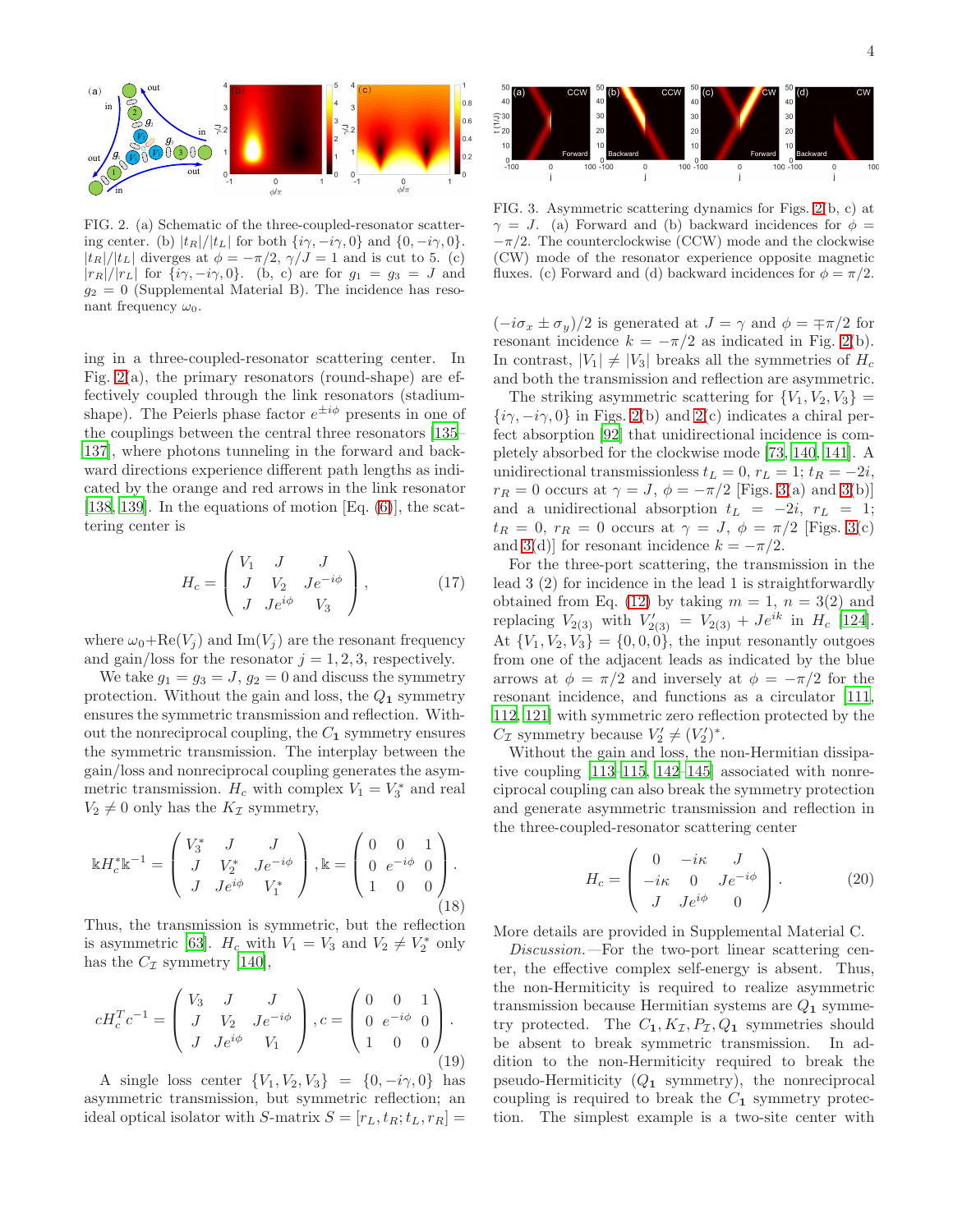asymmetric coupling strengths  $H_c = [0, Je^{-\varphi}; Je^{\varphi}, 0]$ [\[128,](#page-6-25) [129](#page-6-26)]; the three-coupled-resonator scattering center with  $\{0, -i\gamma, 0\}$  is another example, and other examples include systems studied in Refs. [\[7](#page-4-12), [8,](#page-4-11) [110](#page-6-9), [140,](#page-6-34) [141,](#page-6-36) [146](#page-6-40)– [148\]](#page-6-41).

The  $C_{\mathcal{I}}, K_1, P_{\mathcal{I}}, Q_1$  symmetries should be absent to break symmetric reflection. Provided that the resonator gain and/or loss are not balanced, all these four symmetries are absent. Thus, the asymmetric reflection ubiquitously presents in the intriguing scattering phenomena, including the unidirectional reflectionless [\[54,](#page-5-9) [55](#page-5-10), [64,](#page-5-11) [68](#page-5-19), [149\]](#page-7-0), unidirectional lasing [\[8,](#page-4-11) [63](#page-5-13)], coherent perfect absorber laser [\[47,](#page-5-20) [49,](#page-5-21) [71](#page-5-12), [150](#page-7-1)], chiral absorber [\[92\]](#page-6-35), and chiral metamaterials [\[151,](#page-7-2) [152\]](#page-7-3).

The situation  $|V_1| \neq |V_3|$  in the three-coupledresonator (Fig. [3\)](#page-3-1) and the systems studied in Refs. [\[8,](#page-4-11) [153\]](#page-7-4) exemplify the asymmetric transmission and reflection without the protection of all the six symmetries  $C_1, C_{\mathcal{I}}, K_1, K_{\mathcal{I}}, P_{\mathcal{I}}, Q_1$ . Properly incorporating nonreciprocal coupling, asymmetric coupling, dissipative coupling, gain, and loss generate asymmetric transmission and reflection.

For the multi-port scattering center, the effective scattering center  $H'_c$  may only possess the  $C_1, C_{\mathcal{I}}$  or  $P_{\mathcal{I}}$  symmetry due to the momentum dependent self-energy in  $H'_{c}$ . Thus, asymmetric scattering behavior easily occurs in the multi-port scattering center. If the leads are symmetrically coupled to the scattering center  $H_c$ , the transmission and (or) reflection of the multi-port scattering center are still symmetric under the  $P_{\mathcal{I}}(C_1 \text{ or } C_{\mathcal{I}})$  symmetry protection. Notably, the scattering properties of  $H'_c$  may be  $K_1, K_{\mathcal{I}}$  or  $Q_1$  symmetry-protected at certain momentum.

The symmetries with opposite parities, various symmetry types, and different ways of mapping may coexist in the scattering center. The constraints imposed by the symmetries on the scattering coefficients coexist and affect simultaneously. The symmetry protection provides fundamental guiding principles for manipulating quantum transport in mesoscopic and tailoring the light flow in the integrated photonics.

Conclusion.—We unveil the roles played by the symmetry for the scattering in non-Hermitian linear systems. The time-reversal symmetry, pseudo-Hermiticity (including Hermiticity), and generalized inversion symmetry protect the symmetric transmission and/or reflection (Table [II\)](#page-10-0); however, the particle-hole symmetry, chiral symmetry, and sublattice symmetry do not. These provide fundamental guiding principles for the light scattering in both Hermitian and non-Hermitian systems. Our findings are valid in the quantum systems and pave the way for further investigations on the transport in non-Hermitian physics.

We acknowledge the support of National Natural Science Foundation of China (Grants No. 11975128 and No. 11874225). L.J. acknowledges H. C. Wu for discus-

- <span id="page-4-0"></span>∗ [jinliang@nankai.edu.cn](mailto:jinliang@nankai.edu.cn)
- <span id="page-4-1"></span>[1] C. W. J. Beenakker, Rev. Mod. Phys. **69**, 732 (1997).
- <span id="page-4-2"></span>[2] R. J. Potton, Rep. Prog. Phys. 67, 717 (2004).
- <span id="page-4-3"></span>[3] D. L. Sounas and A. Alù, Nat. Photon. 11, 774 (2017).
- <span id="page-4-4"></span>[4] Z. Yu and S. Fan, Nat. Photon. 3, 91 (2009).
- [5] L. Fan, J. Wang, L. T. Varghese, H. Shen, B. Niu, Y. Xuan, A. M. Weiner, and M. Qi, Science 335, 447 (2012).
- [6] L. Chang, X. Jiang, S. Hua, C. Yang, J. Wen, L. Jiang, G. Li, G. Wang, and M. Xiao, Nat. Photon. 8, 524  $(2014).$
- <span id="page-4-12"></span>[7] X. Q. Li, X. Z. Zhang, G. Zhang, and Z. Song, Phys. Rev. A 91, 032101 (2015).
- <span id="page-4-11"></span>[8] L. Jin and Z. Song, Phys. Rev. Lett. **121**, 073901 (2018).
- <span id="page-4-5"></span>[9] L. Du, Y. Zhang, and J.-H. Wu, Sci. Rep. 10, 1113 (2020).
- <span id="page-4-6"></span>[10] L. Bi, J. Hu, P. Jiang, D. H, Kim, G. F. Dionne, L. C. Kimerling, and C. A. Ross. Nat. Photon. 5, 758 (2011).
- [11] H. Ramezani, Z. Lin, S. Kalish, T. Kottos, V. Kovanis, and I. Vitebskiy, Opt. Exp. 20, 26200 (2012).
- [12] R. El-Ganainy, P. Kumar, and M. Levy, Opt. Lett. 38, 61 (2013).
- [13] R. El-Ganainy, A. Eisfeld, M. Levy, and D. N. Christodoulides, Appl. Phys. Lett. 103, 161105 (2013).
- <span id="page-4-7"></span>[14] H. Ramezani, S. Kalish, I. Vitebskiy, and T. Kottos, Phys. Rev. Lett. 112, 043904 (2014).
- <span id="page-4-8"></span>[15] S. Lepri and G. Casati, Phys. Rev. Lett. 106, 164101  $(2011).$
- [16] N. Bender, S. Factor, J. D. Bodyfelt, H. Ramezani, D. N. Christodoulides, F. M. Ellis, and T. Kottos, Phys. Rev. Lett. 110, 234101 (2013).
- [17] Y. Shi, Z. Yu, and S. Fan, Nat. Photon. 9, 388 (2015).
- [18] R. Huang, A. Miranowicz, J.-Q. Liao, F. Nori, and H. Jing, Phys. Rev. Lett. 121, 153601 (2018).
- <span id="page-4-9"></span>[19] D. L. Sounas and A. Alù, Phys. Rev. Lett. **118**, 154302 (2017).
- <span id="page-4-10"></span>[20] K. Fang, Z. Yu, and S. Fan, Phys. Rev. Lett. 108, 153901 (2012).
- [21] K. Fang, Z. Yu, and S. Fan, Nat. Photon. 6, 782 (2012).
- [22] M. C. Rechtsman, J. M. Zeuner, Y. Plotnik, Y. Lumer, D. Podolsky, F. Dreisow, S. Nolte, M. Segev, and A. Szameit, Nature 496, 196 (2013).
- [23] L. D. Tzuang, K. Feng, P. Nussenzveig, S. Fan, and M. Lipson, Nat. Photon. 8, 701 (2014).
- [24] E. Li, B. J. Eggleton, K. Fang, and S. Fan, Nat. Commun. 5, 3225 (2014).
- [25] S. Longhi, Opt. Lett. **39**, 5892 (2014).
- [26] S. Mukherjee, M. Di Liberto, P. Öhberg, R. R. Thomson, and N. Goldman, Phys. Rev. Lett. 121, 075502 (2018).
- [27] N. R. Cooper, J. Dalibard, and I. B. Spielman, Rev. Mod. Phys. 91, 015005 (2019).
- [28] T. Ozawa, H. M. Price, A. Amo, N. Goldman, M. Hafezi, L. Lu, M. Rechtsman, D. Schuster, J. Simon, O. Zilberberg, and I. Carusotto, Rev. Mod. Phys. 91, 015006 (2019).
- [29] Y. Lumer, M. A. Bandres, M. Heinrich, L. J.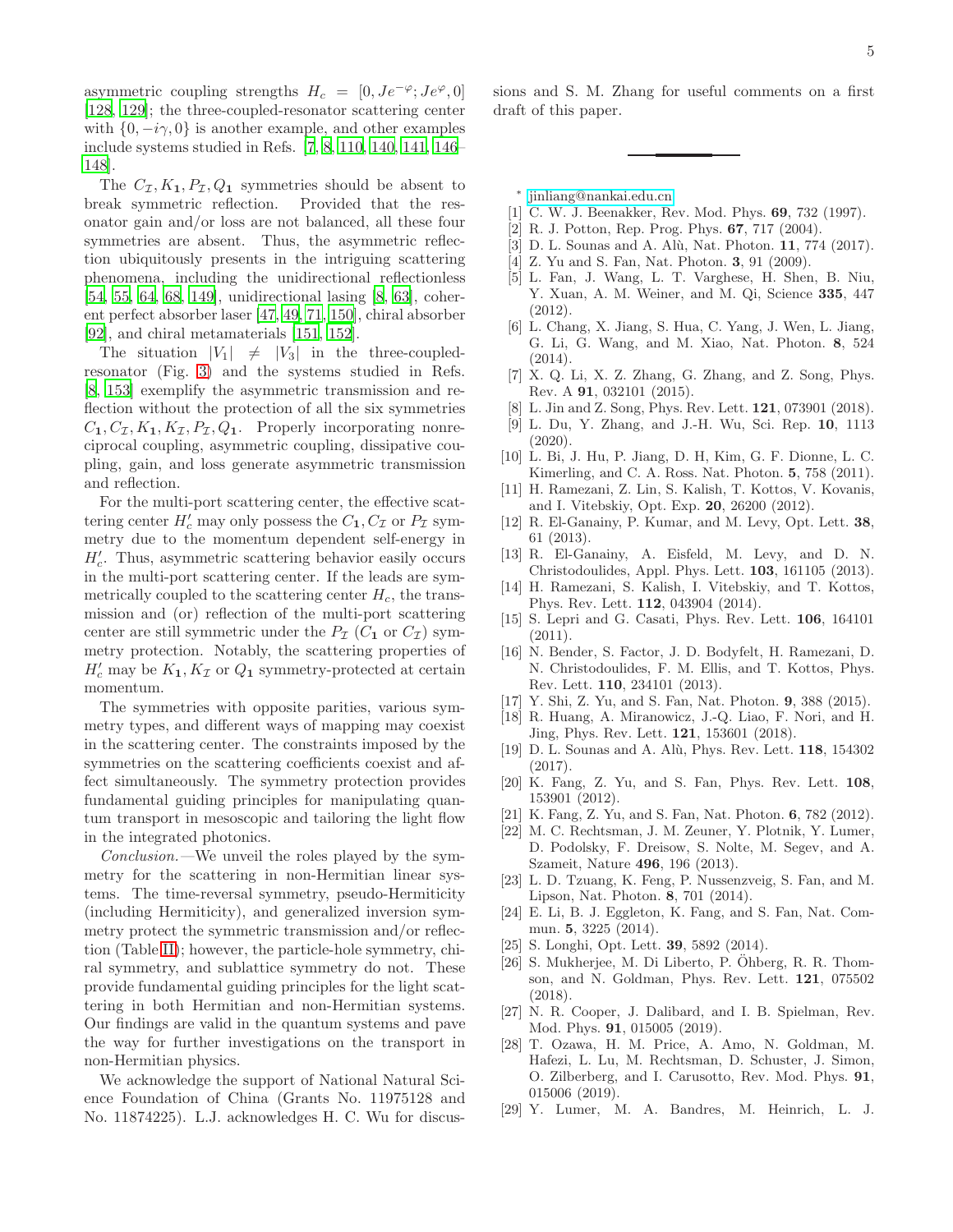Maczewsky, H. Herzig-Sheinfux, A. Szameit, and M. Segev, Nat. Photon. 13, 339 (2019).

- [30] M. Kremer, I. Petrides, E. Meyer, M. Heinrich, O. Zilberberg, and A. Szameit, Nat. Commun. 11, 907 (2020).
- <span id="page-5-0"></span>[31] A. Dutt, Q. Lin, L. Yuan, M. Minkov, M. Xiao, and S. Fan, Science 367, 59 (2020).
- <span id="page-5-1"></span>[32] A. Krasnok, D. Baranov, H. Li, M.-A. Miri, F. Monticone, and A. Alù, Adv. Opt. Photon. 11, 892 (2019).
- <span id="page-5-2"></span>[33] D. Jalas, A. Petrov, M. Eich, W. Freude, S. Fan, Z. Yu, R. Baets, M. Popović, A. Melloni, J. D. Joannopoulos, M. Vanwolleghem, C. R. Doerr, and H. Renner, Nat. Photon. 7, 579 (2013).
- [34] S. Fan, R. Baets, A. Petrov, Z. Yu, J. D. Joannopoulos, W. Freude, A. Melloni, M. Popović, M. Vanwolleghem, D. Jalas, M. Eich, M. Krause, H. Renner, E. Brinkmeyer, and C. R. Doerr, Science 335, 38 (2012).
- <span id="page-5-3"></span>[35] X. Yin and X. Zhang, Nat. Mater. 12, 175 (2013).
- <span id="page-5-4"></span>[36] Y. D. Chong, L. Ge, H. Cao, and A. D. Stone, Phys. Rev. Lett. 105, 053901 (2010).
- <span id="page-5-8"></span>[37] W. Wan, Y. Chong, L. Ge, H. Noh, A. D. Stone, and H. Cao, Science 331, 889 (2011).
- [38] D. G. Baranov, A. Krasnok, T. Shegai, A. Alù, and Y. Chong, Nat. Rev. Mater. 2, 17064 (2017).
- [39] D. G. Baranov, A. Krasnok, and A. Alù, Optica 4, 1457 (2017).
- [40] S. Longhi, Opt. Lett. **43**, 2122 (2018).
- [41] G. Trainiti, Y. Ra'di, M. Ruzzene, and A. Alù, Sci. Adv. 5, eaaw3255 (2019).
- [42] Q. Zhong, L. Simonson, T. Kottos, and R. El-Ganainy, Phys. Rev. Research 2, 013362 (2020).
- <span id="page-5-5"></span>[43] P. C. Burke, J. Wiersig, and M. Haque, Phys. Rev. A 102, 012212 (2020).
- <span id="page-5-6"></span>[44] F. Cannata, J.-P. Dedonder, and A. Ventura, Ann. Phys. (NY) 322, 397 (2007).
- <span id="page-5-7"></span>[45] L. Jin, X. Z. Zhang, G. Zhang, and Z. Song, Sci. Rep. 6, 20976 (2016).
- [46] J. G. Muga, J. P. Palao, B. Navarro, and I. L. Egusquiza, Phys. Rep. 395, 357 (2004).
- <span id="page-5-20"></span>[47] S. Longhi, Phys. Rev. A **82**, 031801(R) (2010).
- [48] S. Longhi, J. Phys. A: Math. Theor. 44, 485302 (2011).
- <span id="page-5-21"></span>[49] Y. D. Chong, L. Ge, and A. D. Stone, Phys. Rev. Lett. 106, 093902 (2011).
- [50] Z. Lin, H. Ramezani, T. Eichelkraut, T. Kottos, H. Cao, and D. N. Christodoulides, Phys. Rev. Lett. 106, 213901 (2011).
- <span id="page-5-14"></span>[51] L. Feng, M. Ayache, J. Huang, Y.-L. Xu, M.-H. Lu, Y.- F. Chen, Y. Fainman, and A. Scherer, Science 333, 729 (2011).
- [52] S. Kalish, Z. Lin, and T. Kottos, Phys. Rev. A 85, 055802 (2012).
- [53] L. Ge, Y. D. Chong, and A. D. Stone, Phys. Rev. A 85, 023802 (2012).
- <span id="page-5-9"></span>[54] A. Regensburger, C. Bersch, M.-A. Miri, G. Onishchukov, D. N. Christodoulides, and U. Peschel, Nature 488, 167 (2012).
- <span id="page-5-10"></span>[55] L. Feng, Y.-L. Xu, W. S. Fegadolli, M.-H. Lu, J. E. B. Oliveira, V. R. Almeida, Y.-F. Chen, and A. Scherer, Nat. Mater. 12, 108 (2013).
- [56] G. Castaldi, S. Savoia, V. Galdi, A. Alù, and N. Engheta, Phys. Rev. Lett. 110, 173901 (2013).
- [57] H. Schomerus, Phil. Trans. R. Soc. A 371, 20120194 (2013).
- [58] Z. Ahmed, Phys. Lett. A **377**, 957 (2013).
- <span id="page-5-17"></span>[59] P. Ambichl, K. G. Makris, L. Ge, Y. Chong, A. D. Stone,

and S. Rotter, Phys. Rev. X 3, 041030 (2013).

- [60] S. Savoia, G. Castaldi, and V. Galdi, Phys. Rev. B 89, 085105 (2014).
- [61] A. Mostafazadeh, J. Phys. A: Math. Theor. 47, 505303 (2014).
- <span id="page-5-15"></span>[62] J.-H. Wu, M. Artoni, and G. C. La Rocca, Phys. Rev. Lett. 113, 123004 (2014).
- <span id="page-5-13"></span>[63] H. Ramezani, H.-K. Li, Y. Wang, and X. Zhang, Phys. Rev. Lett. 113, 263905 (2014).
- <span id="page-5-11"></span>[64] R. Fleury, D. Sounas, and A. Alù, Nat. Commun. 6, 5905 (2015).
- [65] J. Gear, F. Liu, S. T. Chu, S. Rotter, and J. Li, Phys. Rev. A 91, 033825 (2015).
- [66] Y. Huang, G. Veronis, and C. Min, Opt. Exp. 23, 029882 (2015).
- [67] M.-A. Miri, M. A. Eftekhar, M. Facao, A. F. Abouraddy, A. Bakry, M. A. N. Razvi, A. Alshahrie, A. Alù, and D. N. Christodoulides, J. Opt. 18, 075104 (2016).
- <span id="page-5-19"></span>[68] H. Zhao, W. S. Fegadolli, J. Yu, Z. Zhang, L. Ge, A. Scherer, and L. Feng, Phys. Rev. Lett. 117, 193901 (2016).
- [69] J.-H. Wu, M. Artoni, and G. C. La Rocca, Sci. Rep. 6, 35356 (2016).
- [70] L. Ge and L. Feng, Phys. Rev. A 94, 043836 (2016).
- <span id="page-5-12"></span>[71] Z. J. Wong, Y. Xu, J. Kim, K. O. Brien, Y. Wang, L. Feng, and X. Zhang, Nat. Photon. 10, 796 (2016).
- [72] J. Christensen, M. Willatzen, V. R. Velasco, and M.-H. Lu, Phys. Rev. Lett. 116, 207601 (2016).
- <span id="page-5-18"></span>[73] H. Ramezani, Y. Wang, E. Yablonovitch, and X. Zhang, IEEE J. Sel. Top. Quantum Electron. 22, 115 (2016).
- [74] S. Xiao, J. Gear, S. Rotter, and J. Li, New J. Phys. 18, 085004 (2016).
- [75] A. Mostafazadeh, J. Phys. A: Math. Theor. 49, 445302 (2016).
- [76] J. Gear, Y. Sun, S. Xiao, L. Zhang, R. Fitzgerald, S. Rotter, H. Chen, and J. Li, New J. Phys. 19, 123041 (2017).
- [77] J.-H. Wu, M. Artoni, and G. C. La Rocca, Phys. Rev. A 95, 053862 (2017).
- [78] L. Ge and L. Feng, Phys. Rev. A 95, 013813 (2017).
- [79] P. A. Kalozoumis, C. V. Morfonios, G. Kodaxis, F. K. Diakonos, and P. Schmelcher, Appl. Phys. Lett. 110, 121106 (2017).
- [80] L.-L. Zhang, G.-H. Zhan, Z.-Z. Li, and W.-J. Gong, Phys. Rev. A 96, 062133 (2017).
- <span id="page-5-16"></span>[81] L. Jin, Phys. Rev. A **97**, 033840 (2018).
- [82] J. Luo, J. Li, and Y. Lai, Phys. Rev. X 8, 031035 (2018).
- [83] F. Gao, J.-R. Dong, Y.-M. Liu, and Y. Zhang J. Opt. Soc. Am. B 35, 2075 (2018).
- [84] T. T. Koutserimpas, A. Alù, and R. Fleury, Phys. Rev. A 97, 013839 (2018).
- [85] C. Shen, J. Li, X. Peng, and S. A. Cummer, Phys. Rev. Mater. **2**, 125203 (2018).
- [86] N. Wu, C. Zhang, X. R. Jin, Y. Q. Zhang, and Y. P. Lee, Opt. Exp. 26, 3839 (2018).
- [87] A. Merkel, V. Romero-García, J.-P. Groby, J. Li, and J. Christensen, Phys. Rev. B 98, 201102(R) (2018).
- [88] Y. Zhi, X. Yang, J. Wu, S. Du, P. Cao, D. Deng, and C. T. Liu, Photon. Res. 6, 579 (2018).
- [89] H. Wu, X. Yang, Y. Tang, X. Tang, D. Deng, H. Liu, and Z. Wei, Ann. Phys. (Berlin) 531, 1900120 (2019).
- [90] M. A. Simón, A. Buendía, A. Kiely, A. Mostafazadeh, and J. G. Muga, Phys. Rev. A 99, 052110 (2019).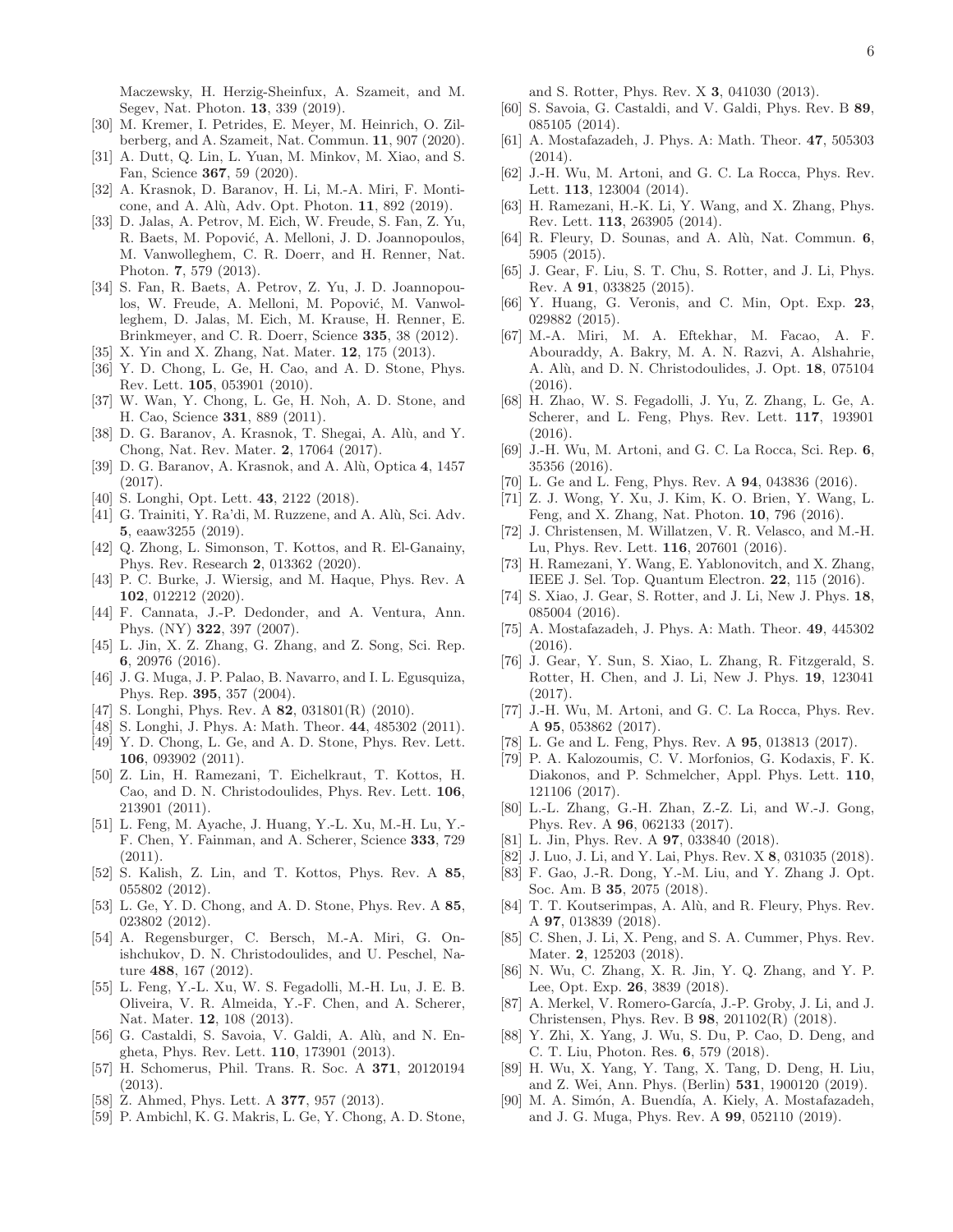- [91] Z. Zhao, C. Guo, and S. Fan, Phys. Rev. A 99, 033839 (2019).
- <span id="page-6-35"></span>[92] W. R. Sweeney, C. W. Hsu, S. Rotter, and A. D. Stone, Phys. Rev. Lett. 122, 093901 (2019).
- [93] W. R. Sweeney, C. W. Hsu, and A. D. Stone, Phys. Rev. A, 102, 063511 (2020).
- [94] A. Novitsky, D. Lyakhov, Dominik Michels, A. A. Pavlov, A. S. Shalin, and D. V. Novitsky, Phys. Rev. A 101, 043834 (2020).
- <span id="page-6-0"></span>[95] H. Zhu, X. Yang, Z. Lin, X. Liu, X. Yang, Opt. Commun. 459, 124945 (2020).
- <span id="page-6-1"></span>[96] S. Rotter and S. Gigan, Rev. Mod. Phys. 89, 015005 (2017).
- <span id="page-6-2"></span>[97] K. Kawabata, S. Higashikawa, Z. Gong, Y. Ashida, and M. Ueda, Nat. Commun. 10, 297 (2019).
- <span id="page-6-3"></span>[98] K. Kawabata, K. Shiozaki, M. Ueda, and M. Sato, Phys. Rev. X 9, 041015 (2019).
- <span id="page-6-4"></span>[99] V. V. Konotop, J. Yang, and D. A. Zezyulin, Rev. Mod. Phys. 88, 035002 (2016).
- [100] S. V. Suchkov, A. A. Sukhorukov, J. Huang, S. V. Dmitriev, C. Lee, and Y. S. Kivshar, Laser Photon. Rev. 10, 177 (2016)
- [101] L. Feng, R. El-Ganainy, and L. Ge, Nat. Photon. 11, 752 (2017).
- [102] S. Longhi, Europhys. Lett. **120**, 64001 (2017).
- [103] R. El-Ganainy, K. G. Makris, M. Khajavikhan, Z. H. Musslimani, S. Rotter, and D. N. Christodoulides, Nat. Phys. 14, 11 (2018).
- [104] M.-A. Miri and A. Alù, Science 363, eaar7709 (2019).
- [105] S. K. Özdemir, S. Rotter, F. Nori, and L. Yang, Nat. Mater. 18, 783 (2019).
- <span id="page-6-5"></span>[106] S. K. Gupta, Y. Zou, X.-Y. Zhu, M.-H. Lu, L.-J. Zhang, X.-P. Liu, and Y.-F. Chen, Adv. Mater. 32, 1903639 (2019).
- <span id="page-6-6"></span>[107] D. Bernard and A. LeClair, [arXiv:cond-mat/0110649](http://arxiv.org/abs/cond-mat/0110649) (2001).
- <span id="page-6-7"></span>[108] We emphasize two aspects in the definitions of symmetries that distinct from the topological classification [\[98](#page-6-3)]: (i) the signs  $\epsilon_k$  and  $\epsilon_q$  in the K and Q symmetries; which are absent in the definitions of the  $K$  and  $Q$  symmetries for topological classification because  $H_c$  and  $iH_c$  have identical topological properties. However, the scattering properties of  $H_c$  and  $iH_c$  are not identical. The symmetries with opposite parities impose different scattering features; (ii) the even-parity  $P$  symmetry.
- <span id="page-6-8"></span>[109] The combination of two symmetries that belong to the same type gives the  $P$  symmetry. The combination of the P symmetry and any of the  $C, K, Q$  symmetries does not alter the  $C, K, Q$  symmetries. The combination of any two of the three symmetries  $C, K, Q$  produces the third symmetry.
- <span id="page-6-9"></span>[110] W. Gou, T. Chen, D. Xie, T. Xiao, T.-S. Deng, B. Gadway, W. Yi, and B. Yan, Phys. Rev. Lett. 124, 070402 (2020).
- <span id="page-6-37"></span>[111] R. Fleury, D. L. Sounas, C. F. Sieck, M. R. Haberman, and A. Alù, Science **343**, 516 (2014).
- <span id="page-6-10"></span>[112] K. M. Sliwa, M. Hatridge, A. Narla, S. Shankar, L. Frunzio, R. J. Schoelkopf, and M. H. Devoret, Phys. Rev. X 5, 041020 (2015).
- <span id="page-6-11"></span>[113] F. Yang, Y.-C. Liu, and L. You, Phys. Rev. A 96, 053845 (2017).
- <span id="page-6-12"></span>[114] H. C. Wu, X. M. Yang, L. Jin, and Z. Song, Phys. Rev. B 102, 161101(R) (2020).
- <span id="page-6-13"></span>[115] V. V. Konotop and D. A. Zezyulin, Phys. Rev. Lett. 120, 123902 (2018).
- <span id="page-6-14"></span>[116] A. Müllers, B. Santra, C. Baals, J. Jiang, J. Benary, R. Labouvie, D. A. Zezyulin, V. V. Konotop, and H. Ott, Sci. Adv. 4, eaat6539 (2018).
- <span id="page-6-15"></span>[117] H. Ramezani, P. K. Jha, Y. Wang, and X. Zhang, Phys. Rev. Lett. 120, 043901 (2018).
- <span id="page-6-16"></span>[118] H. A. Haus and W. P. Huang, Proc. IEEE 79, 1505 (1991).
- [119] S. Fan, W. Suh, and J. D. Joannopoulos, J. Opt. Soc. Am. A 20, 569 (2003).
- <span id="page-6-17"></span>[120] J. D. Joannopoulos, S. G. Johnson, J. N. Winn, and R. D. Meade, Photonic Crystals: Molding the Flow of Light (Princeton University Press, Princeton, NJ, 2008).
- <span id="page-6-18"></span> $[121]$  N. A. Estep, D. L. Sounas, J. Soric, and A. Alù, Nat. Phys. 10, 923 (2014).
- <span id="page-6-19"></span>[122] L. Jin and Z. Song, Phys. Rev. A 81, 022107 (2010).
- <span id="page-6-20"></span>[123] L. Jin and Z. Song, Phys. Rev. A **81**, 032109 (2010).
- <span id="page-6-21"></span>[124] L. Jin and Z. Song, J. Phys. A: Math. Theor. 44, 375304 (2011).
- <span id="page-6-22"></span>[125] If the determint  $|\Delta|$  of matrix  $\Delta$  vanishes, just regarding the inverse matrix  $\Delta^{-1}$  as the adjoint matrix  $\Delta^{\text{adj}}$ of matrix  $\Delta$  in Eqs. [\(13\)](#page-2-2) and [\(14\)](#page-2-1). They satisfies the relation  $\Delta^{-1} = \Delta^{adj} / |\Delta|$ .
- <span id="page-6-23"></span>[126] P. Wang, L. Jin, G. Zhang, and Z. Song, Phys. Rev. A 94, 053834 (2016).
- <span id="page-6-24"></span>[127] L. Jin, Phys. Rev. A **98**, 022117 (2018).
- <span id="page-6-25"></span>[128] X. Z. Zhang and Z. Song, Ann. Phys. (NY) 339, 109 (2013).
- <span id="page-6-26"></span>[129] C. Li, L. Jin, and Z. Song, Phys. Rev. A **95**, 022125 (2017).
- <span id="page-6-27"></span>[130] L. Jin and Z. Song, Phys. Rev. A 85, 012111 (2012).
- <span id="page-6-28"></span>[131] S. Malzard, C. Poli, and H. Schomerus, Phys. Rev. Lett. 115, 200402 (2015).
- [132] S. Longhi, D. Gatti, and G. Della Valle, Phys. Rev. B 92, 094204 (2015).
- [133] J. Ren, Y. G. N. Liu, M. Parto, W. E. Hayenga, M. P. Hokmabadi, D. N. Christodoulides, and M. Khajavikhan, Opt. Exp. 26, 27153 (2018).
- <span id="page-6-29"></span>[134] L. Jin and Z. Song, Phys. Rev. B **99**, 081103(R) (2019).
- <span id="page-6-30"></span>[135] C. W. Peterson, S. Kim, J. T. Bernhard, and G. Bahl, Sci. Adv. 4, eaat0232 (2018).
- [136] L. Jin and Z. Song, Phys. Rev. A 93, 062110 (2016).
- <span id="page-6-31"></span>[137] L. Jin, Phys. Rev. A **97**, 012121 (2018).
- <span id="page-6-32"></span>[138] M. Hafezi, S. Mittal, J. Fan, A. Migdall, and J. M. Taylor, Nat. Photon. 7, 1001 (2013).
- <span id="page-6-33"></span>[139] M. Hafezi, Phys. Rev. Lett. **112**, 210405 (2014).
- <span id="page-6-34"></span>[140] L. Jin, P. Wang, and Z. Song, Sci. Rep. 6, 32919 (2016).
- <span id="page-6-36"></span>[141] S. Longhi, Opt. Lett. **40**, 1278 (2015).
- <span id="page-6-38"></span>[142] P. Peng, W. Cao, C. Shen, W. Qu, J. Wen, L. Jiang, and Y. Xiao, Nat. Phys. 12, 1139 (2016).
- [143] Y. Li, Y.-G. Peng, L. Han, M.-A. Miri, W. Li, M. Xiao, X.-F. Zhu, J. Zhao, A. Alù, S. Fan, and C.-W. Qiu, Science 364, 170 (2019).
- <span id="page-6-42"></span>[144] Y. Jiang, Y. Mei, Y. Zuo, Y. Zhai, J. Li, J. Wen, and S. Du, Phys. Rev. Lett. 123, 193604 (2019).
- <span id="page-6-39"></span>[145] Y.-P. Wang and C.-M. Hu, J. Appl. Phys. **127**, 130901 (2020).
- <span id="page-6-40"></span>[146] C. He, X.-L. Zhang, L. Feng, M.-H. Lu, and Y.-F. Chen, Appl. Phys. Lett. 99, 151112 (2011).
- [147] X.-F. Li, X. Ni, L. Feng, M.-H. Lu, C. He, and Y.-F. Chen, Phys. Rev. Lett. 106, 084301 (2011).
- <span id="page-6-41"></span>[148] Y.-L. Xu, L. Feng, M.-H. Lu, Y.-F. Chen, Phys. Lett.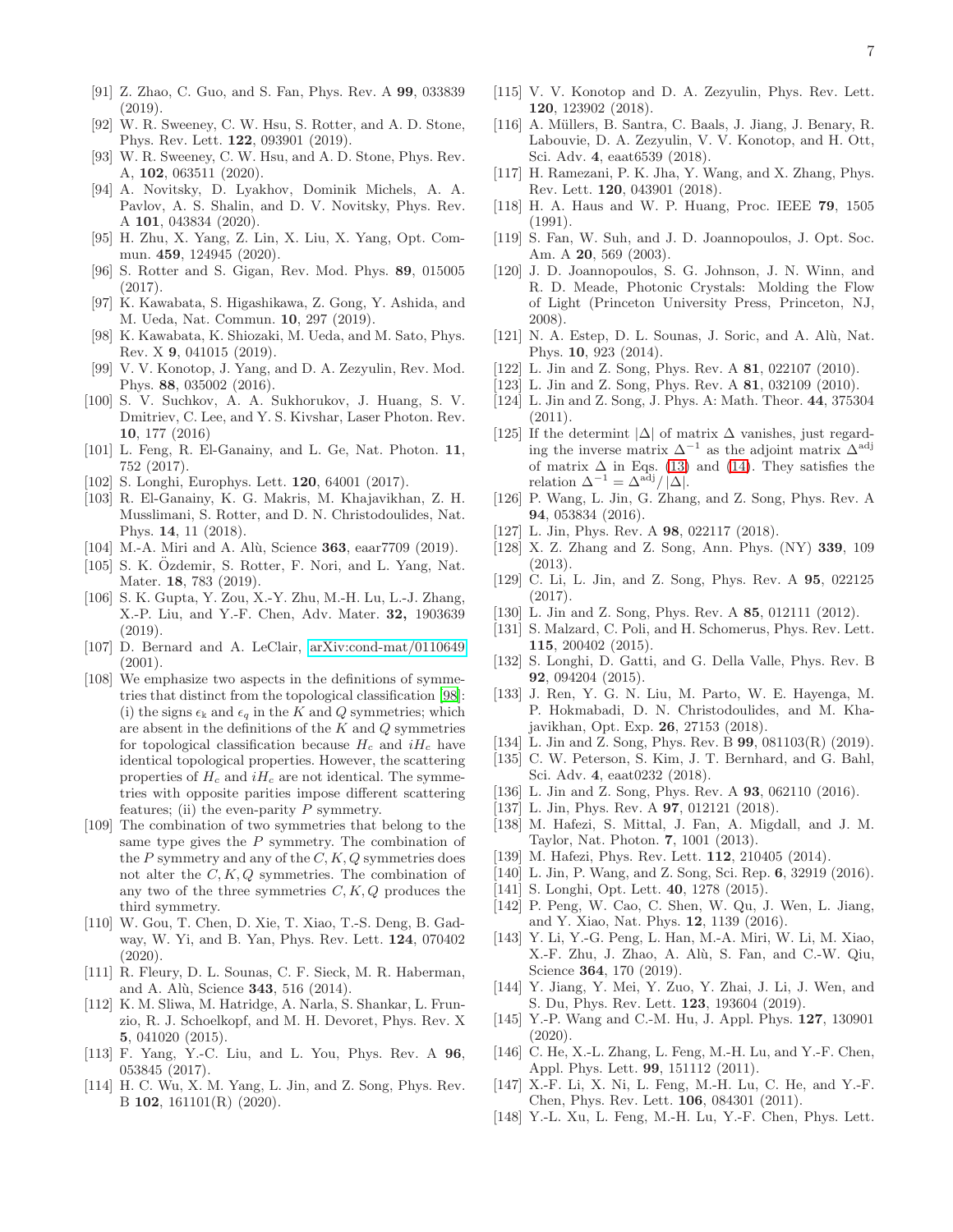A 376, 886 (2012).

- <span id="page-7-0"></span>[149] Y. Huang, Y. Shen, C. Min, S. Fan, and G. Veronis, Nanophotonics 6, 977 (2017).
- <span id="page-7-1"></span>[150] S. Cao and Z. Hou, Phys. Rev. Appl. 12, 064016 (2019).
- <span id="page-7-2"></span>[151] S. Droulias, I. Katsantonis, M. Kafesaki, C. M. Soukoulis, and E. N. Economou, Phys. Rev. Lett. 122, 213201 (2019).
- <span id="page-7-3"></span>[152] I. Katsantonis, S. Droulias, C. M. Soukoulis, E. N. Economou, and M. Kafesaki, Photonics 7, 43 (2020).
- <span id="page-7-4"></span>[153] L. Jin, P. Wang and Z. Song, New J. Phys. 19, 015010 (2017).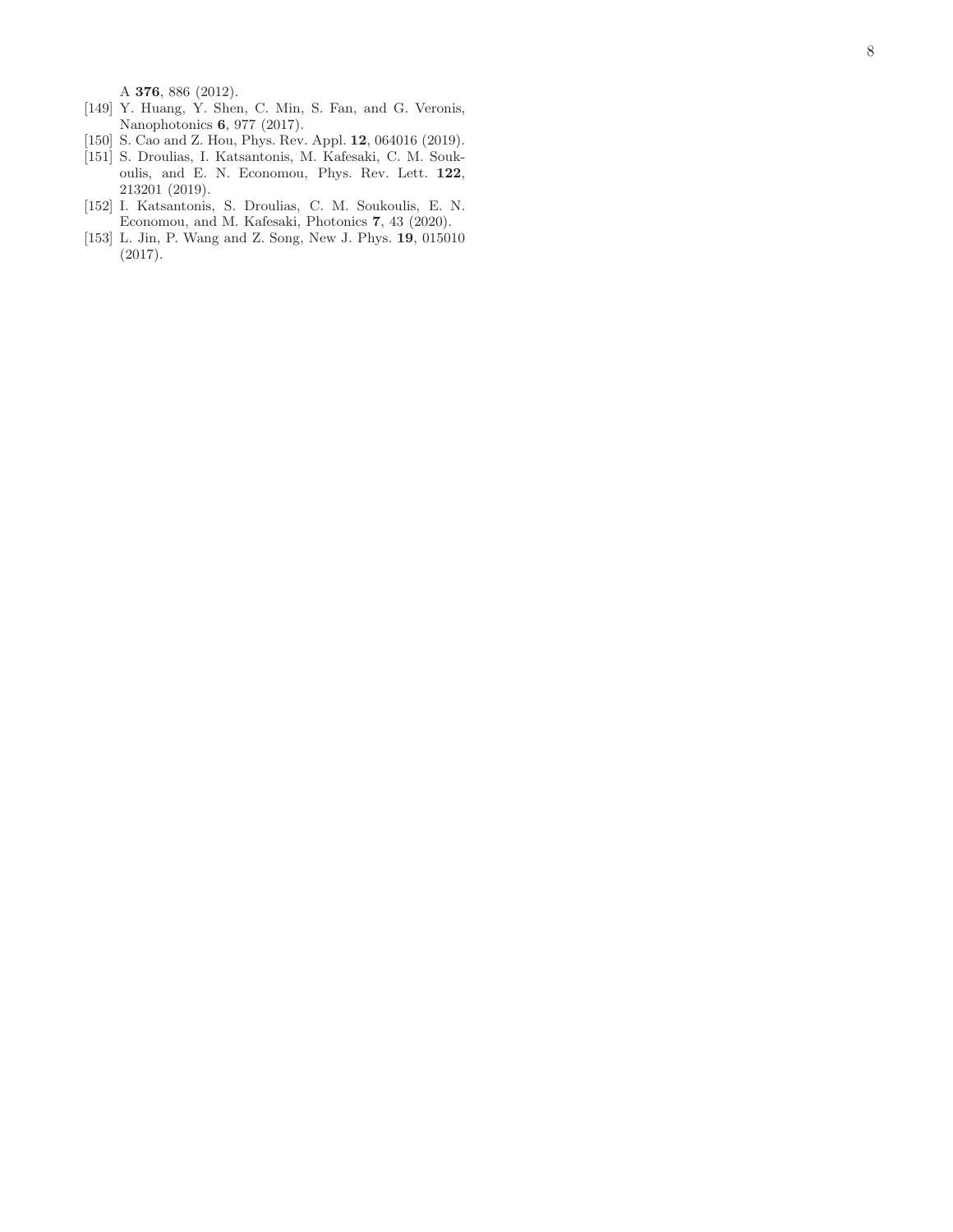## SUPPLEMENTAL MATERIAL FOR "SYMMETRY-PROTECTED SCATTERING IN NON-HERMITIAN LINEAR SYSTEMS"

L. Jin<sup>1,\*</sup> and Z. Song<sup>1</sup>

<sup>1</sup> School of Physics, Nankai University, Tianjin 300071, China

### A: Proof of the constraints on the scattering coefficients for discrete symmetries

Symmetric scattering coefficients. The transmission and reflection coefficients for the input-output in the leads  $m$ and n are

$$
t_L = \frac{\Delta_{nm}^{-1} J^{-1} (e^{ik} - e^{-ik})}{(J^{-1} + \Delta_{mm}^{-1} e^{ik})(J^{-1} + \Delta_{nn}^{-1} e^{ik}) - \Delta_{mn}^{-1} \Delta_{nm}^{-1} e^{2ik}},\tag{21}
$$

$$
r_L = \frac{\Delta_{mn}^{-1}\Delta_{nm}^{-1} - (J^{-1}e^{ik} + \Delta_{mm}^{-1})(J^{-1}e^{-ik} + \Delta_{nn}^{-1})}{(J^{-1} + \Delta_{mm}^{-1}e^{ik})(J^{-1} + \Delta_{nn}^{-1}e^{ik}) - \Delta_{mn}^{-1}\Delta_{nm}^{-1}e^{2ik}}.
$$
\n(22)

$$
t_R = \frac{\Delta_{mn}^{-1} J^{-1} (e^{ik} - e^{-ik})}{(J^{-1} + \Delta_{mm}^{-1} e^{ik})(J^{-1} + \Delta_{nn}^{-1} e^{ik}) - \Delta_{mn}^{-1} \Delta_{nm}^{-1} e^{2ik}},\tag{23}
$$

$$
r_R = \frac{\Delta_{mn}^{-1}\Delta_{nm}^{-1} - (J^{-1}e^{ik} + \Delta_{nn}^{-1})(J^{-1}e^{-ik} + \Delta_{nm}^{-1})}{(J^{-1} + \Delta_{mm}^{-1}e^{ik})(J^{-1} + \Delta_{nn}^{-1}e^{ik}) - \Delta_{mn}^{-1}\Delta_{nm}^{-1}e^{2ik}},
$$
\n(24)

where  $\Delta = H_c + (\omega_0 - \omega) \mathbf{1} = H_c - (2J \cos k) \mathbf{1}$ ,  $\Delta^{-1}$  indicates the inverse of  $\Delta$ , and  $\Delta_{mn}^{-1}$  indicates the element on the *m*-th row and the *n*-th column of  $\Delta^{-1}$ .

It is obvious that

$$
t_L = t_R \text{ for } \Delta_{nm}^{-1} = \Delta_{mn}^{-1},\tag{25}
$$

$$
r_L = r_R \text{ for } \Delta_{mm}^{-1} = \Delta_{nn}^{-1}.\tag{26}
$$

Alternatively,

$$
|t_L|^2 = |t_R|^2 \text{ for } |\Delta_{nm}^{-1}| = |\Delta_{mn}^{-1}|. \tag{27}
$$

The difference between the numerators of  $|r_L|^2$  and  $|r_R|^2$  is given by

$$
\left| \Delta_{mn}^{-1} \Delta_{nm}^{-1} - (J^{-1} e^{ik} + \Delta_{mm}^{-1}) (J^{-1} e^{-ik} + \Delta_{nn}^{-1}) \right|^2 - \left| \Delta_{mn}^{-1} \Delta_{nm}^{-1} - (J^{-1} e^{ik} + \Delta_{nn}^{-1}) (J^{-1} e^{-ik} + \Delta_{mm}^{-1}) \right|^2
$$
\n
$$
= 2J^{-2} i \sin (2k) \left( \Delta_{nn}^{-1} \Delta_{mm}^{-1} - \Delta_{mm}^{-1} \Delta_{nn}^{-1} \right)
$$
\n(28)

$$
+2J^{-1}i\sin k\left[\left(J^{-2}+\Delta_{mm}^{-1*}\Delta_{nn}^{-1*}-\Delta_{mn}^{-1*}\Delta_{nm}^{-1*}\right)\left(\Delta_{nn}^{-1}-\Delta_{mm}^{-1}\right)-\left(J^{-2}+\Delta_{mm}^{-1}\Delta_{nn}^{-1}-\Delta_{mn}^{-1}\Delta_{nm}^{-1}\right)\left(\Delta_{nn}^{-1*}-\Delta_{mm}^{-1*}\right)\right].
$$

Thus, we have  $|r_L|^2 = |r_R|^2$  for real  $\Delta_{mm}^{-1}$ ,  $\Delta_{nn}^{-1}$ , and  $\Delta_{mn}^{-1}\Delta_{nm}^{-1}$ . These are the conclusions of Eqs. (9) and (10) in the main text. Notably, the accidental symmetric reflection  $|r_L|^2 = |r_R|^2$  occurs if the conditions  $J^{-2} + \Delta_{mm}^{-1*} \Delta_{nn}^{-1*}$  $\Delta_{mn}^{-1*}\Delta_{nm}^{-1*} = 0$  and  $\Delta_{nn}^{-1}\Delta_{mm}^{-1*} = \Delta_{mm}^{-1}\Delta_{nn}^{-1*}$  are simultaneously satisfied.

Symmetry-protected scattering .—The mapping relations are

$$
\mathbf{1}: U_{\mathbf{1}}[\cdots, |m\rangle_{c}, \cdots, |n\rangle_{c}, \cdots]^T = [\cdots, |m\rangle_{c}, \cdots, e^{i\alpha} |n\rangle_{c}, \cdots]^T, \tag{29}
$$

$$
\mathcal{I}: U_{\mathcal{I}}[\cdots, |m\rangle_{c}, \cdots, |n\rangle_{c}, \cdots]^T = [\cdots, |n\rangle_{c}, \cdots, e^{i\alpha} |m\rangle_{c}, \cdots]^T.
$$
\n(30)

In the general situation, the phase factor  $e^{i\alpha}$  is not necessarily to be 1. The four elements in the unitary operators that relate to the mapping between the connection sites  $|m\rangle_c$  and  $|n\rangle_c$  are

$$
\mathbf{1}: \left(\begin{array}{c} U_{1,mm} & U_{1,nm} \\ U_{1,mn} & U_{1,nn} \end{array}\right) = \left(\begin{array}{c} 1 & 0 \\ 0 & e^{i\alpha} \end{array}\right),\tag{31}
$$

$$
\mathcal{I}: \begin{pmatrix} U_{\mathcal{I},mm} & U_{\mathcal{I},nm} \\ U_{\mathcal{I},mn} & U_{\mathcal{I},nn} \end{pmatrix} = \begin{pmatrix} 0 & 1 \\ e^{i\alpha} & 0 \end{pmatrix}.
$$
\n(32)

Other relevant elements in the mapping relation are  $U_{1,mj} = 0$  and  $U_{1,jn} = 0$  for  $j \neq m, n; U_{\mathcal{I},mj} = 0$  and  $U_{\mathcal{I},jn} = 0$ for  $j \neq m, n$ .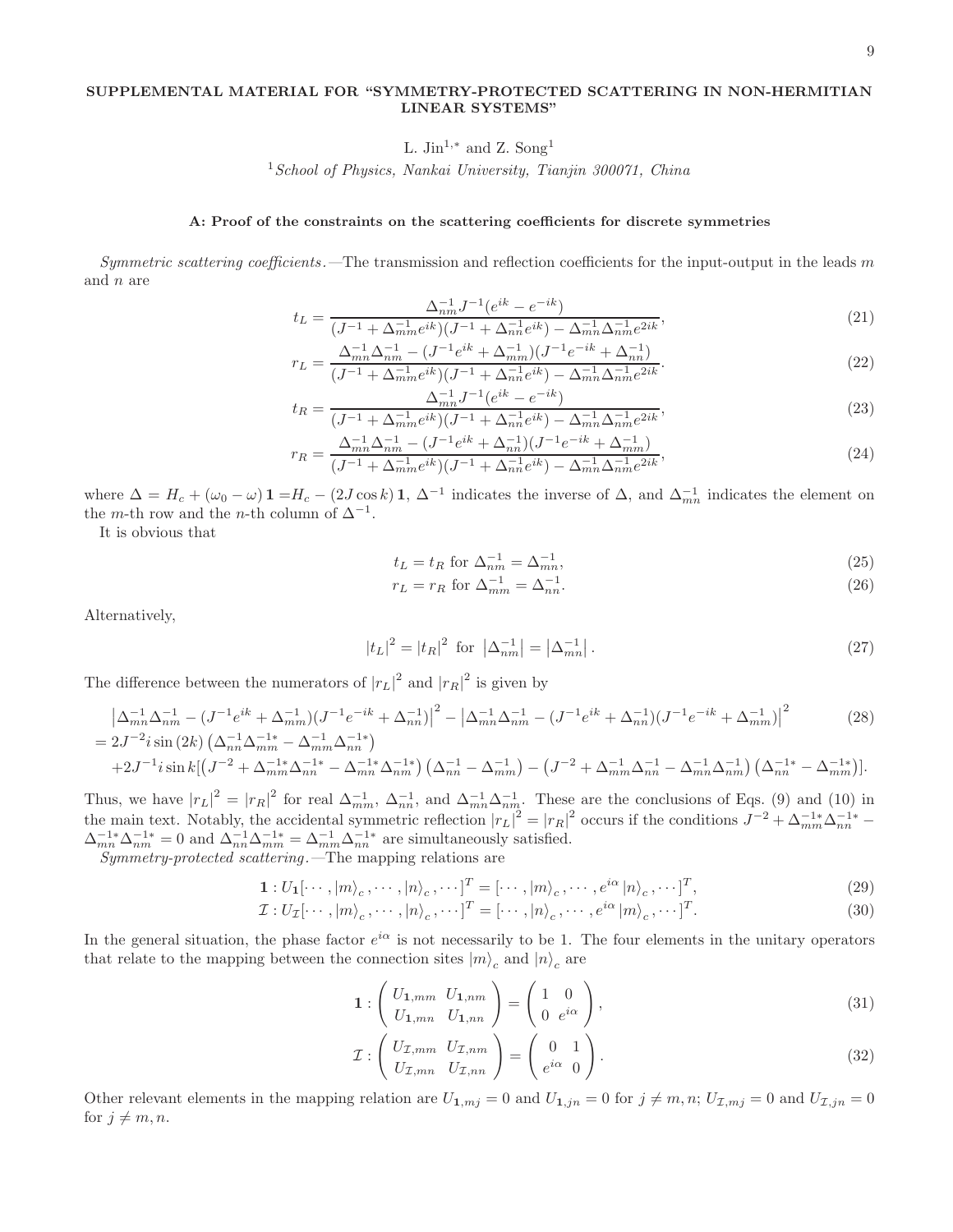The scattering center with the even-parity C symmetry satisfies  $H_c = cH_c^T c^{-1}$ . From the definition  $\Delta = H_c$  –  $(2J\cos k)\mathbf{1}$ , we have the relation  $\Delta = c\Delta^T c^{-1}$ ; therefore, we obtain

$$
\Delta^{-1} = c \left(\Delta^{-1}\right)^T c^{-1}.\tag{33}
$$

For the  $C_1$  symmetry, we have

$$
\Delta_{nm}^{-1} = e^{i\alpha} \Delta_{mn}^{-1},\tag{34}
$$

thus, we obtain the symmetric transmission

$$
|t_L| = |t_R| \,. \tag{35}
$$

For the  $C_{\mathcal{I}}$  symmetry, we have

$$
\Delta_{mm}^{-1} = \Delta_{nn}^{-1},\tag{36}
$$

besides, the  $C_{\mathcal{I}}$  symmetry also demands  $e^{i\alpha} = 1$  or  $\Delta_{mn}^{-1} = \Delta_{nm}^{-1} = 0$ . Thus, in general case we only have the symmetric reflection

$$
r_L = r_R. \tag{37}
$$

The scattering center with the even-parity K symmetry satisfies  $H_c = \mathbb{k} H_c^* \mathbb{k}^{-1}$ . Therefore, we obtain the relation  $\Delta = \mathbb{k}\Delta^*\mathbb{k}^{-1}$ ; and consequently,

$$
\Delta^{-1} = \mathbb{k} \left( \Delta^{-1} \right)^* \mathbb{k}^{-1}.
$$
\n
$$
(38)
$$

For the  $K_1$  symmetry, we obtain

$$
\Delta_{mm}^{-1} = (\Delta_{mm}^{-1})^*, \Delta_{nn}^{-1} = (\Delta_{nn}^{-1})^*; \Delta_{nm}^{-1} = e^{i\alpha} (\Delta_{nm}^{-1})^*, \Delta_{mn}^{-1} = e^{-i\alpha} (\Delta_{mn}^{-1})^*,
$$
\n(39)

thus,  $\Delta_{mm}^{-1}$ ,  $\Delta_{nn}^{-1}$ , and  $\Delta_{mn}^{-1}\Delta_{nm}^{-1}$  are all real numbers; and we have symmetric reflection

$$
|r_L| = |r_R| \tag{40}
$$

For the  $K_{\mathcal{I}}$  symmetry, we obtain

$$
\Delta_{nm}^{-1} = e^{i\alpha} \left(\Delta_{mn}^{-1}\right)^*,\tag{41}
$$

thus, we have symmetric transmission

$$
|t_L| = |t_R|.\tag{42}
$$

we also have  $\Delta_{mm}^{-1} = (\Delta_{nn}^{-1})^*$ , which does not lead to a symmetric relation on the scattering coefficients.

The scattering center with the even-parity Q symmetry satisfies  $H_c = qH_c^{\dagger}q^{-1}$ . Therefore, we obtain  $\Delta = q\Delta^{\dagger}q^{-1}$ ; and consequently

$$
\Delta^{-1} = q \left(\Delta^{-1}\right)^{\dagger} q^{-1}.\tag{43}
$$

For the  $Q_1$  symmetry, we have

$$
\Delta_{mm}^{-1} = (\Delta_{mm}^{-1})^*, \Delta_{nn}^{-1} = (\Delta_{nn}^{-1})^*; \Delta_{nm}^{-1} = e^{i\alpha} (\Delta_{mn}^{-1})^*, \Delta_{mn}^{-1} = e^{-i\alpha} (\Delta_{nm}^{-1})^*,
$$
\n(44)

the  $Q_1$  symmetry also requires  $e^{2i\alpha} = 1$ . From  $\Delta_{nm}^{-1} = e^{i\alpha} (\Delta_{mn}^{-1})^*$ , we obtain  $|t_L| = |t_R|$ . Notice that  $\Delta_{mm}^{-1}$ ,  $\Delta_{nn}^{-1}$ , and  $\Delta_{mn}^{-1}\Delta_{nm}^{-1}$  are all real numbers; thus, we have both the symmetric transmission and reflection

$$
|t_L| = |t_R|, |r_L| = |r_R|.
$$
\n(45)

For the  $Q_{\mathcal{I}}$  symmetry, we have

$$
\Delta_{mm}^{-1} = \left(\Delta_{nn}^{-1}\right)^*, \Delta_{nm}^{-1} = e^{i\alpha} \left(\Delta_{nm}^{-1}\right)^*, \Delta_{mn}^{-1} = e^{-i\alpha} \left(\Delta_{mn}^{-1}\right)^*.
$$
\n(46)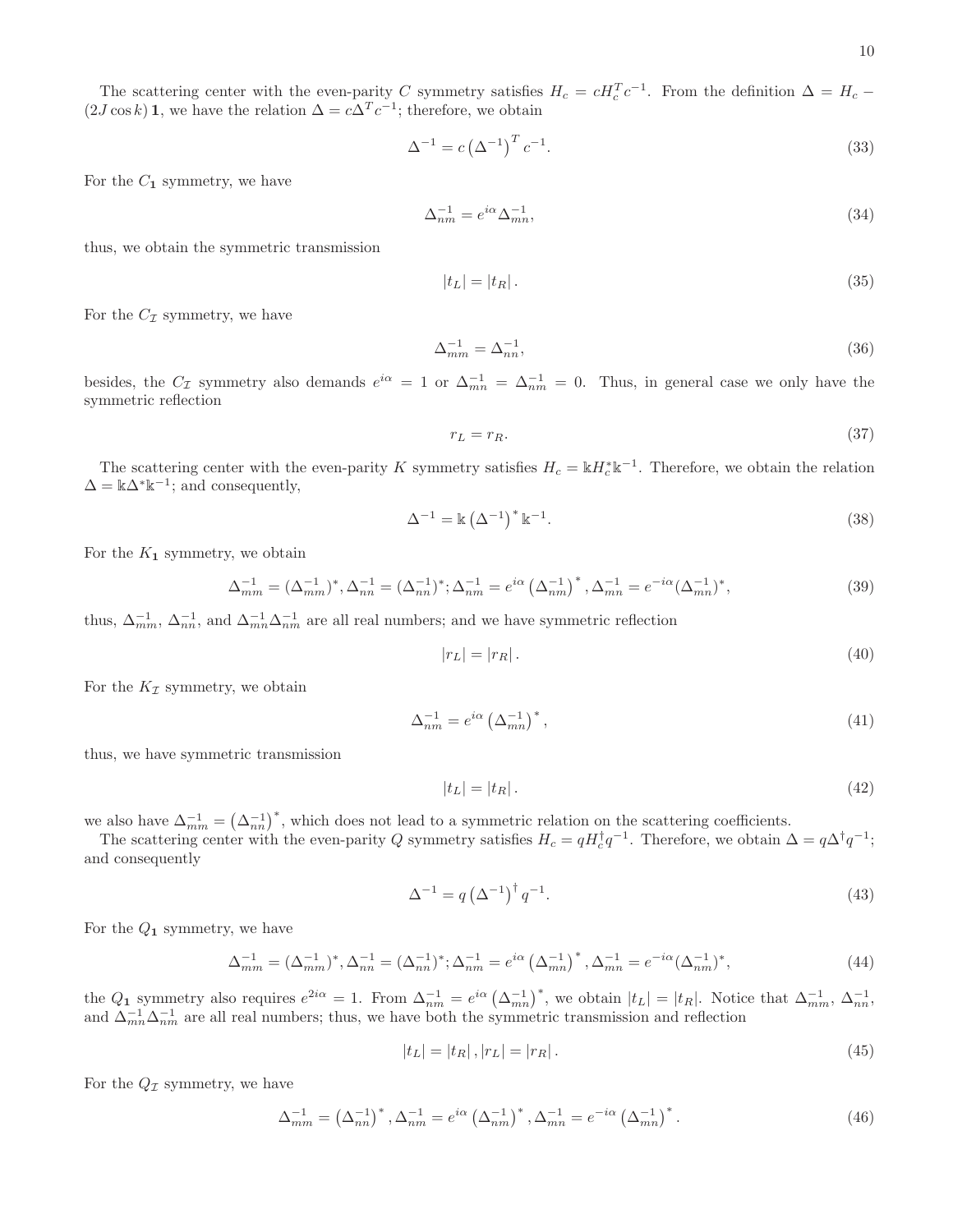These constraints are insufficient to result in the symmetric transmission as well as the symmetric reflection.

The scattering center with the even-parity P symmetry satisfies  $H_c = pH_c p^{-1}$ ; therefore, we obtain  $\Delta = p\Delta p^{-1}$ and

$$
\Delta^{-1} = p\left(\Delta^{-1}\right)p^{-1}.\tag{47}
$$

For the  $P_1$  symmetry, we have

$$
\Delta_{nm}^{-1} = e^{i\alpha} \Delta_{nm}^{-1}, \Delta_{mn}^{-1} = e^{-i\alpha} \Delta_{mn}^{-1}.
$$
\n(48)

These constraints are insufficient to result in the symmetric transmission as well as the symmetric reflection. For the  $P_{\mathcal{I}}$  symmetry, we have

$$
\Delta_{mm}^{-1} = \Delta_{nn}^{-1}, \Delta_{nm}^{-1} = e^{i\alpha} \Delta_{mn}^{-1}.
$$
\n(49)

Thus, we have both the symmetric transmission and reflection

$$
|t_L| = |t_R| \,, r_L = r_R. \tag{50}
$$

These conclusions are summarized in Supplemental Table [II](#page-10-0) and give the symmetric constraints on the scattering coefficients listed in Table I of the main text.

<span id="page-10-0"></span>TABLE II. Symmetry-protected constraints on the transmission and reflection coefficients.

| Symmetry |  |  |                                                                                                                                 |  |
|----------|--|--|---------------------------------------------------------------------------------------------------------------------------------|--|
|          |  |  | $\text{Constant}   t_L  =  t_R  r_L = r_R  r_L  =  r_R  t_L  =  t_R  t_L  =  t_R ,  r_L  =  r_R  t_L  =  t_R , r_L = r_R $ None |  |

These conclusions are straightforwardly applicable to explain the many intriguing symmetric/asymmetric scattering phenomena reported in the literatures. For example, the  $C_1$  symmetry protected symmetric transmission [\[2](#page-4-2), [127\]](#page-6-24); the  $C_{\mathcal{I}}$  symmetry protected symmetric reflection [\[7](#page-4-12), [8,](#page-4-11) [110](#page-6-9), [128,](#page-6-25) [129](#page-6-26), [140,](#page-6-34) [141](#page-6-36)]; the  $K_1$  symmetry protected symmetric reflection [\[44](#page-5-6), [45\]](#page-5-7); the  $K_{\mathcal{I}}$  symmetry protected symmetric transmission [\[45–](#page-5-7)[95\]](#page-6-0); the  $Q_1$  symmetry protected symmetric transmission and reflection [\[19](#page-4-9), [130](#page-6-27)]; and the  $P<sub>I</sub>$  symmetry protected symmetric transmission and reflection [\[36](#page-5-4)[–43\]](#page-5-5). Without the protection of these symmetries, both the transmission and reflection are asymmetric [\[8,](#page-4-11) [9,](#page-4-5) [153\]](#page-7-4).

### B: Details for the light scattering in the three-coupled-resonator scattering center

The scattering center of the three coupled resonators is schematically illustrated in the main text Fig. 2(a). The scattering center encloses a synthetic magnetic flux  $\phi$  induced by the Peierls phase factor in the coupling. We now analyze the properties of the scattering center through the two-port scattering dynamics. The leads 1 and 3 are under consideration; the lead 2 is disconnected from the scattering center.

For the case  $\{V_1, V_2, V_3\} = \{\dot{\imath}\gamma, -\dot{\imath}\gamma, 0\}$ , the Hamiltonian  $H_c$  is not symmetry-protected. The scattering coefficients are obtained in the form of

$$
t_L = \frac{J(e^{2ik} - 1)(Je^{i\phi} + i\gamma + 2J\cos k)}{(2 - e^{-2ik} + e^{2ik} + e^{i(k - \phi)} + e^{i(k + \phi)})J^2 + iJ\gamma e^{ik} - \gamma^2},\tag{51}
$$

$$
r_L = -\frac{(1 + e^{2ik} + e^{i(k-\phi)} + e^{i(k+\phi)})J^2 + iJ\gamma e^{-ik} - \gamma^2}{(2 - e^{-2ik} + e^{2ik} + e^{i(k-\phi)} + e^{i(k+\phi)})J^2 + iJ\gamma e^{ik} - \gamma^2},\tag{52}
$$

$$
t_R = \frac{J e^{-i\phi} (e^{2ik} - 1)(J + i\gamma e^{i\phi} + 2Je^{i\phi}\cos k)}{(2 - e^{-2ik} + e^{2ik} + e^{i(k - \phi)} + e^{i(k + \phi)})J^2 + iJ\gamma e^{ik} - \gamma^2},\tag{53}
$$

$$
r_R = -\frac{(1 + e^{2ik} + e^{i(k-\phi)} + e^{i(k+\phi)})J^2 + iJ\gamma e^{3ik} - \gamma^2 e^{2ik}}{(2 - e^{-2ik} + e^{2ik} + e^{i(k-\phi)} + e^{i(k+\phi)})J^2 + iJ\gamma e^{ik} - \gamma^2}.
$$
\n(54)

The scattering coefficients are depicted in Figs. 2(b) and 2(c) of the main text; and they diverge at  $J = \gamma/2$  and  $\phi = \pm \pi/2$  for the resonant inputs at the momentum  $k = -\pi/2$ . In the general case, the transmission and reflection are asymmetric; these are reflected from the four elements of the inverse matrix  $\Delta^{-1}$ 

$$
\begin{pmatrix}\n\Delta_{mm}^{-1} & \Delta_{mn}^{-1} \\
\Delta_{nm}^{-1} & \Delta_{nn}^{-1}\n\end{pmatrix} = \frac{J^2}{\det \Delta} \begin{pmatrix}\n1 + e^{2ik} + e^{-2ik} + i(\gamma/J) \left(e^{ik} + e^{-ik}\right) & e^{ik} + e^{-ik} + e^{-i\phi} + i(\gamma/J) \\
e^{ik} + e^{-ik} + e^{i\phi} + i(\gamma/J) & 1 + e^{2ik} + e^{-2ik} + (\gamma/J)^2\n\end{pmatrix}.
$$
\n(55)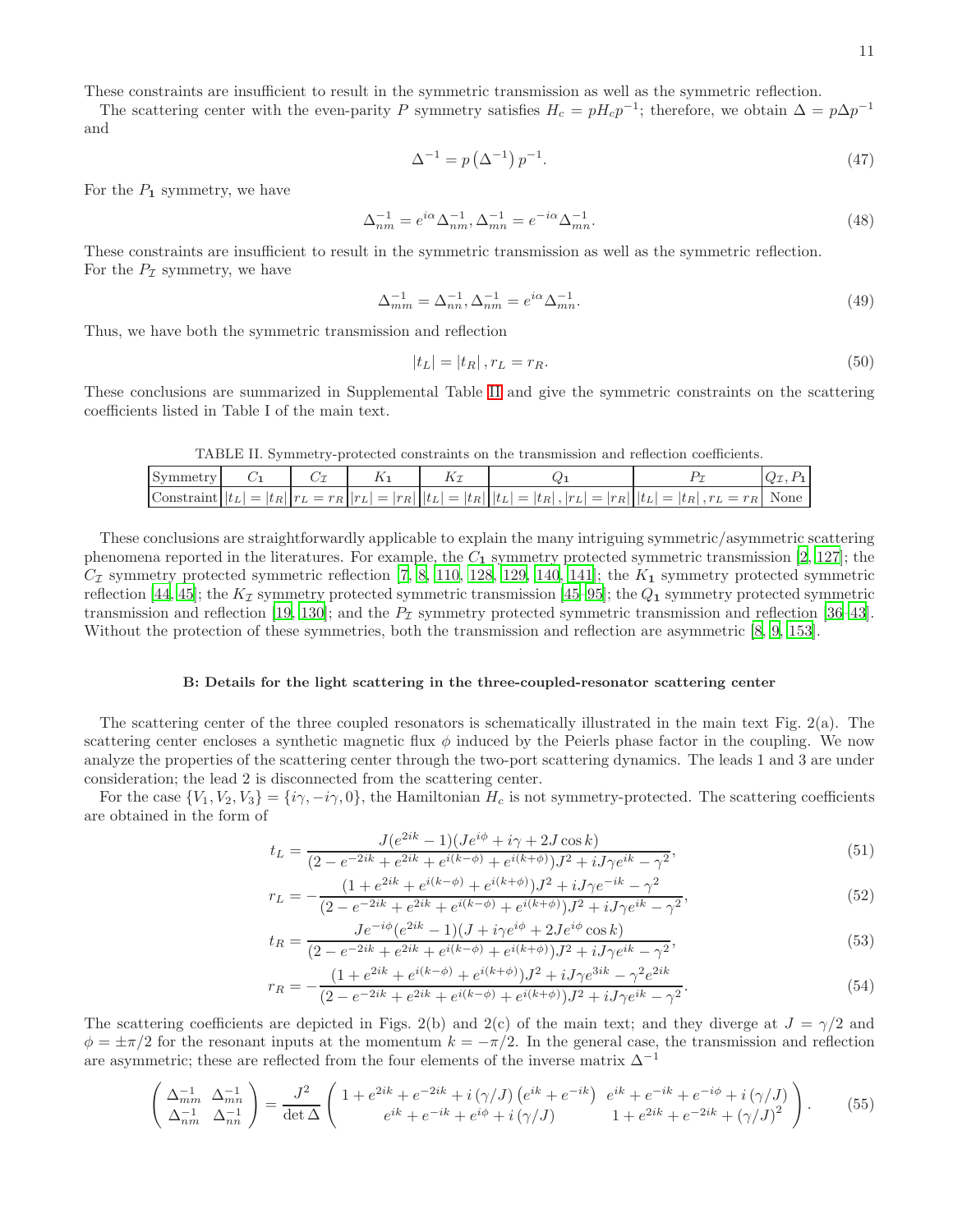where  $\Delta = H_c - (2J\cos k)\mathbf{1}$ . The determinant is  $\det \Delta = J^3 \left[ e^{-i\phi} + e^{i\phi} - e^{-3ik} - e^{3ik} - (\gamma^2/J^2) \left( e^{-ik} + e^{ik} \right) \right]$ . Then, we obtain the contrast between the transmission and reflection of the inputs from the forward and backward directions for the resonant incidence with the momentum  $k = -\pi/2$ 

$$
\frac{t_R}{t_L} = \frac{e^{-i\phi} + i\gamma/J}{e^{i\phi} + i\gamma/J}, \frac{r_R}{r_L} = \frac{2\cos\phi - i\gamma/J + i\gamma^2/J^2}{2\cos\phi - i\gamma/J - i\gamma^2/J^2}.
$$
\n
$$
(56)
$$

At  $\gamma = J$ , the special cases of  $\phi = -\pi/2$  for a unidirectional transmissionless  $t_L = 0$ ,  $r_L = 1$ ;  $t_R = -2i$ ,  $r_R = 0$  and  $\phi = \pi/2$  for a unidirectional absorption  $t_L = -2i$ ,  $r_L = 1$ ;  $t_R = 0$ ,  $r_R = 0$  are shown in the main text Fig. 3.

### C: Non-Hermitian three-coupled-resonator scattering center with dissipative coupling

In the coupled mode theory, the equations of motion for the three-site scattering center with dissipative coupling  $-i\kappa$  are given by

$$
i\dot{\phi}_c^k(1) = \omega_0 \phi_c^k(1) - i\kappa \phi_c^k(2) + J\phi_c^k(3) + J\phi_1^k(-1),
$$
\n(57)

$$
i\dot{\phi}_c^k(2) = \omega_0 \phi_c^k(2) - i\kappa \phi_c^k(1) + J e^{-i\phi} \phi_c^k(3),
$$
\n(58)

$$
i\dot{\phi}_c^k(3) = \omega_0 \phi_c^k(3) + J\phi_c^k(1) + Je^{i\phi}\phi_c^k(2) + J\phi_3^k(1),
$$
\n(59)

where  $\phi_1^k(-1)$  and  $\phi_3^k(1)$  are the wavefunctions of the sites on the leads 1 and 3 that are connected with the scattering center sites 1 and 3, respectively. The dissipative coupling is reciprocal and is directly induced by the dissipation in the link resonator between the primary resonators 1 and 2 [\[114\]](#page-6-12). The link resonator and the primary resonators are on resonant. The effective dissipative coupling strength  $\kappa = \kappa_0^2/\gamma$  is inversely proportional to the link resonator dissipation  $\gamma$  and quadratically proportional to the coupling strength between the link resonator and the primary resonators  $\kappa_0$  [\[113,](#page-6-11) [145\]](#page-6-39). The dissipative coupling has also been experimentally realized in many anti-parity-time symmetric systems [\[115](#page-6-13), [142](#page-6-38)[–144](#page-6-42)].

The scattering center is described by the Hamiltonian

$$
H_c = \begin{pmatrix} 0 & -i\kappa & J \\ -i\kappa & 0 & Je^{-i\phi} \\ J & Je^{i\phi} & 0 \end{pmatrix},
$$
(60)

the scattering properties of which are not symmetry-protected.

The contrast between the transmission and reflection from opposite incident directions are calculated as follows. We obtain the four elements of the inverse matrix  $\Delta^{-1}$  in the form of

$$
\begin{pmatrix}\n\Delta_{mm}^{-1} & \Delta_{mn}^{-1} \\
\Delta_{nm}^{-1} & \Delta_{nn}^{-1}\n\end{pmatrix} = \frac{J^2}{\det \Delta} \begin{pmatrix}\ne^{2ik} + 1 + e^{-2ik} & e^{ik} + e^{-ik} - i(\kappa/J) e^{-i\phi} \\
e^{ik} + e^{-ik} - i(\kappa/J) e^{i\phi} & e^{2ik} + 2 + e^{-2ik} + (\kappa/J)^2\n\end{pmatrix}.
$$
\n(61)

In general case, the transmission and reflection are asymmetric.

However, for the resonant incidence with the momentum  $k = -\pi/2$ , the transmission is symmetric  $|t_L| = |t_R|$ because of  $\left|\Delta_{nm}^{-1}\right| = \left|\Delta_{mn}^{-1}\right|$ ; but the reflection is asymmetric. To break the reciprocity at  $k = -\pi/2$ , the on-site terms  ${V_1, V_2, V_3}$  of the scattering center are helpful

<span id="page-11-0"></span>
$$
H_c = \begin{pmatrix} V_1 & -i\kappa & J \\ -i\kappa & V_2 & J e^{-i\phi} \\ J & J e^{i\phi} & V_3 \end{pmatrix} . \tag{62}
$$

For the resonant incidence  $k = -\pi/2$ , the four elements of the inverse matrix  $\Delta^{-1}$  are in the form of

$$
\begin{pmatrix}\n\Delta_{mm}^{-1} & \Delta_{mn}^{-1} \\
\Delta_{nm}^{-1} & \Delta_{nn}^{-1}\n\end{pmatrix} = \frac{1}{\det \Delta} \begin{pmatrix}\nV_2 V_3 - J^2 & -JV_2 - iJ\kappa e^{-i\phi} \\
-JV_2 - iJ\kappa e^{i\phi} & V_1 V_2 + \kappa^2\n\end{pmatrix},
$$
\n(63)

where the determinant  $D \equiv \det \Delta = V_1 V_2 V_3 - J^2 V_1 - J^2 V_2 + \kappa^2 V_3 - i J^2 \kappa (e^{-i\phi} + e^{i\phi}).$